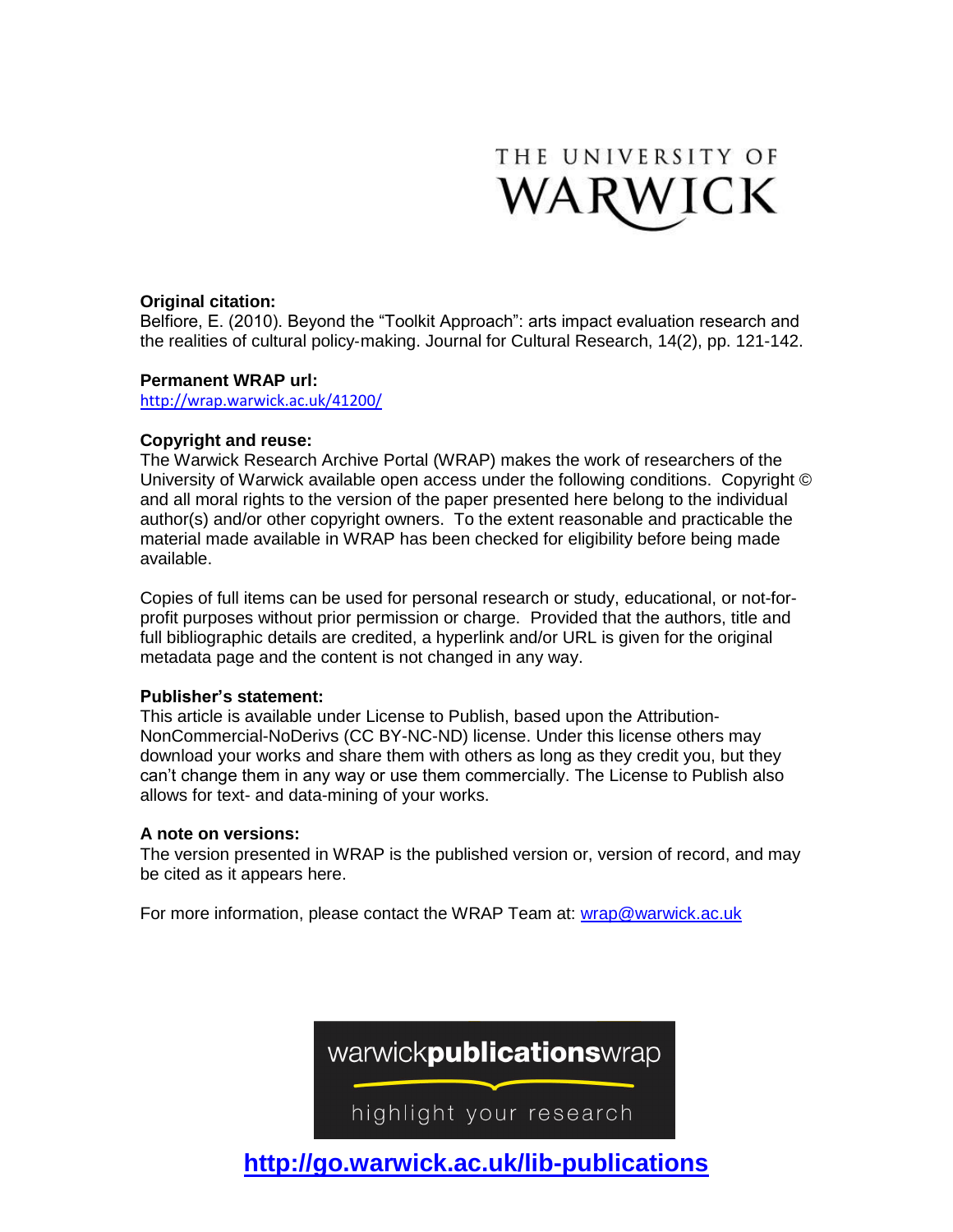This article was downloaded by: [137.205.202.128] On: 10 April 2013, At: 08:47 Publisher: Routledge Informa Ltd Registered in England and Wales Registered Number: 1072954 Registered office: Mortimer House, 37-41 Mortimer Street, London W1T 3JH, UK



# **Journal for Cultural Research**

Publication details, including instructions for authors and subscription information: <http://www.tandfonline.com/loi/rcuv20>

**Beyond the "Toolkit Approach": Arts Impact Evaluation Research and the Realities of Cultural Policy**‐**Making**

Eleonora Belfiore & Oliver Bennett Version of record first published: 24 Mar 2010.

**To cite this article:** Eleonora Belfiore & Oliver Bennett (2010): Beyond the "Toolkit Approach": Arts Impact Evaluation Research and the Realities of Cultural Policy‐Making, Journal for Cultural Research, 14:2, 121-142

**To link to this article:** <http://dx.doi.org/10.1080/14797580903481280>

# PLEASE SCROLL DOWN FOR ARTICLE

For full terms and conditions of use, see: [http://www.tandfonline.com/page/terms-and](http://www.tandfonline.com/page/terms-and-conditions)[conditions](http://www.tandfonline.com/page/terms-and-conditions)

*esp.* Part II. Intellectual property and access and license types, § 11. (c) Open Access Content

**The use of Taylor & Francis Open articles and Taylor & Francis Open Select articles for commercial purposes is strictly prohibited.**

The publisher does not give any warranty express or implied or make any representation that the contents will be complete or accurate or up to date. The accuracy of any instructions, formulae, and drug doses should be independently verified with primary sources. The publisher shall not be liable for any loss, actions, claims, proceedings, demand, or costs or damages whatsoever or howsoever caused arising directly or indirectly in connection with or arising out of the use of this material.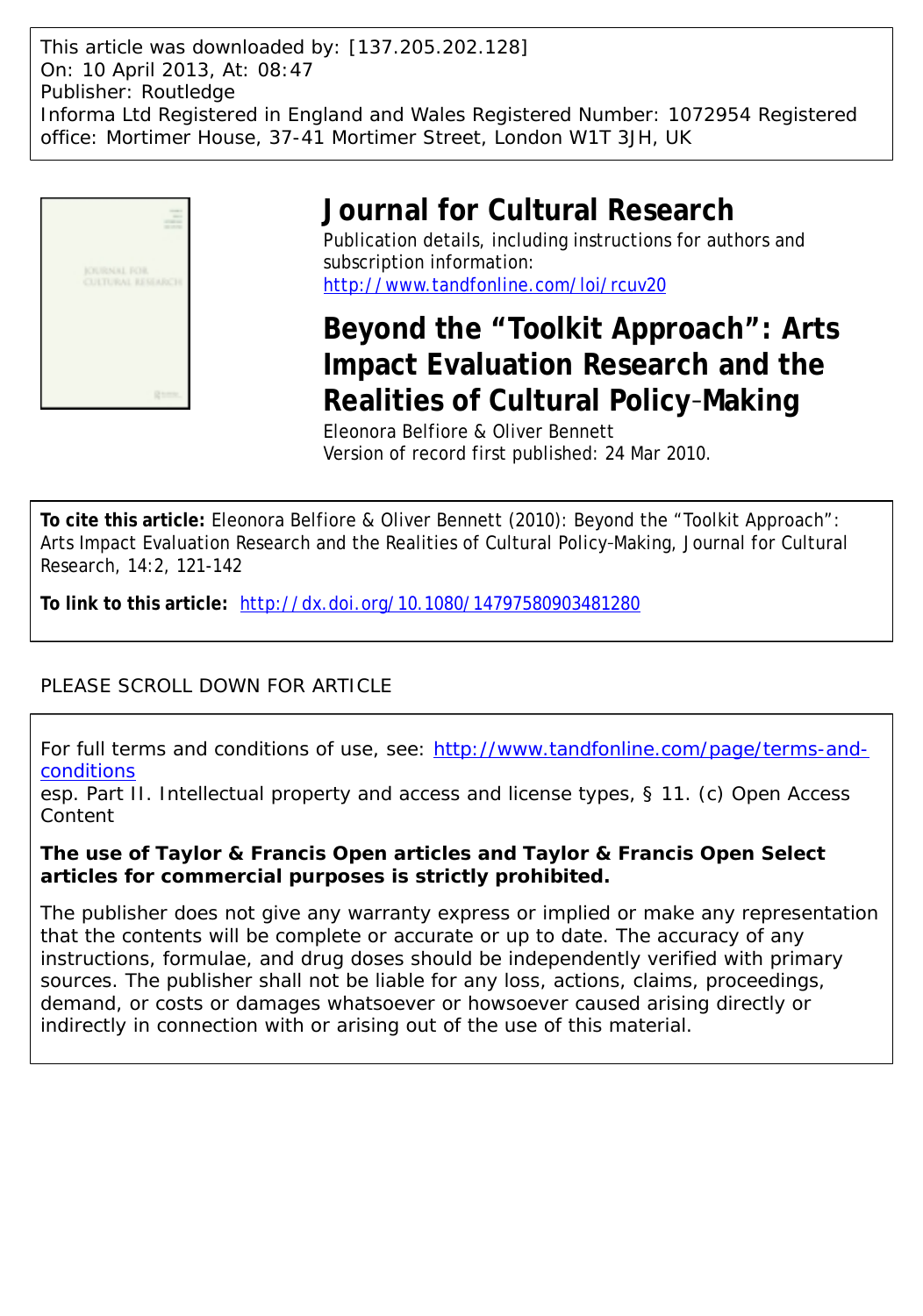# **Beyond the "Toolkit Approach": Arts Impact Evaluation Research and the Realities of Cultural Policy-Making**

# *Eleonora Belfiore and Oliver Bennett*

This article presents a reflection on the possibility and potential advantages of the development of a humanities-based approach to assessing the impact of the arts, which attempts to move away from a paradigm of evaluation based on a one-size-fits-all model usually reliant on empirical methodologies borrowed from the social sciences. A "toolkit approach" to arts impact assessment, as the article argues, demands excessive simplifications, and its popularity is linked to its perceived advocacy potential rather than to any demonstrable contribution it may make to a genuine understanding of the nature and potential effects of artistic engagement. The article also explores the relationship between research, advocacy and the actual realities of policy-making with a view to proposing a critical research agenda for impact evaluation based on Carol Weiss's notion of the "enlightenment" function of policy-oriented research. In particular, the article attempts to highlight the contribution that cultural policy scholars working within the humanities could make to this area of policy research.

#### Introduction

Debates around the social impacts of the arts and the development of methodologies for their measurement and evaluation have played a prominent role in cultural policy discourse and research over the past 20 years. In much of the West, and particularly in Anglo-Saxon countries, the recourse to the alleged powers of the arts to bring about deep personal change in pre-identified groups "at risk" of social exclusion or apparently affected by a "poverty of aspirations" (Jowell 2004) has become central to official justifications of public spending in the cultural sector. Clive Gray (2002) identifies this as the result of a strategy of "policy attachment", whereby the arts, which constitute a policy area commanding small budgets and little political clout, have progressively attached themselves to economic and social agendas, thus benefiting from the larger budgets and greater political influence of those areas of public policy.



ISSN 1479–7585 print/1740–1666 online/10/020121–22 © 2010 Taylor & Francis DOI: 10.1080/14797580903481280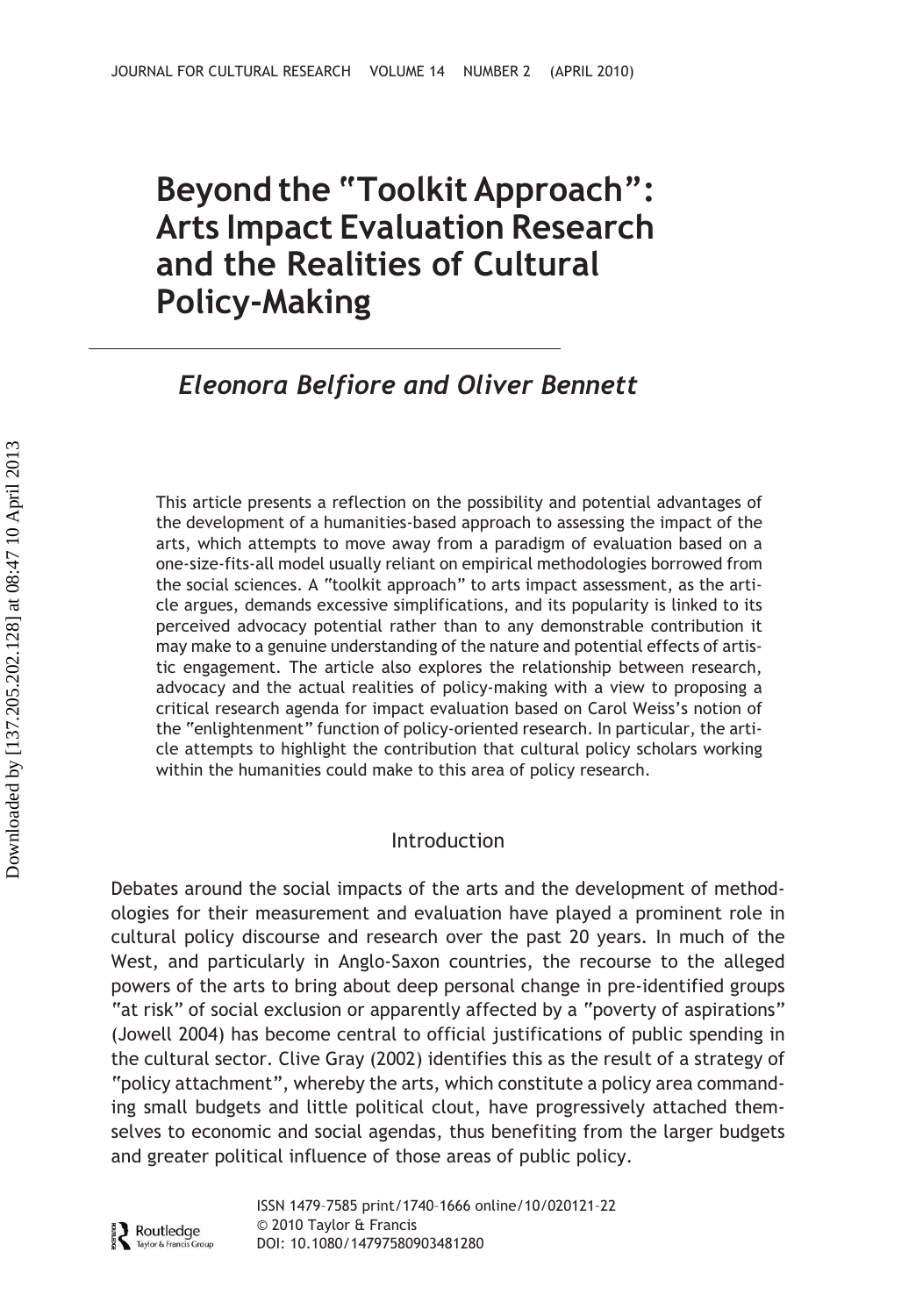In the context of the ostensible commitment of Western governments towards evidence-based policy-making, it is perhaps unsurprising that one of the principal results of the policy developments briefly outlined above should have been the blooming of "impact studies". These purport to be able to measure and assess the extent to which the subsidised arts have a socio-economic impact, thus contributing to governmental economic and social policy (or failing to do so). This has encouraged in politicians, civil servants, arts funders, cultural administrators and large strands of cultural policy analysis, the development of a "toolkit mentality", and the quest for a straightforward method of impact evaluation, easily replicable in different geographical contexts and equably applicable to different art forms and diverse audiences.

The methodologies that have been so far applied to the evaluation of the socio-economic impacts of the arts have been subjected to extensive criticism both by arts professionals — who have also been lamenting the excessive instrumentalization of the arts that, they argue, has accompanied these developments (see, for example, Brighton 1999, 2006; Hytner 2003; Tusa 2000, 2002,  $2007$  – and academics, who have exposed the flaws, ideological bias and advocacy purposes lurking in many of them (Belfiore 2002; Hansen 1995; Merli 2002; van Puffelen 1996; Selwood 2002). Nevertheless, impact evaluation, and performance evaluation more generally, are still popular, not just in the arts and culture, but in the public sector as a whole (Flynn & Hodkinson 2001). Evaluation and performance measurement are now seen to be crucial in informing budgetary allocations in the United Kingdom and in many other modern Western welfare states (Davies *et al.* 2006; Radin 2006).

This article aims to present an alternative approach to the arts impact assessment question which avoids the excessive simplifications of the toolkit approach, and acknowledges and engages with the complexity that any rigorous attempt to measure the effects of people's aesthetic experiences will inevitably throw up. In order to do so, the article builds on and develops the insights we have gained from our previous work around the challenges, both theoretical and methodological, posed by the attempt to develop a rigorous approach to articulate and evaluate the alleged social impacts resulting from engagement with the arts, and presents a critical discussion of the role of evidence in cultural policy-making. This inevitably requires an exploration of the tensions between genuine research into the potential impacts of the arts and advocacy in the cultural field, and of the relationship between both activities and the *actual* process of making decisions and shaping cultural policies. As a matter of fact, we know fairly little about how policy decisions are *really* made, but what we *do* know — and this is confirmed by research carried out in the field of public policy studies (see, for example, Page 2006; Weiss 1995) — would seem to suggest that evidence is but one of the "ingredients" from which policies are created, and might, in fact, not even be one of the *main* ingredients, as the rhetoric of evidence-based policy making would lead one to expect. Indeed, the exploration of the powerful, yet often unacknowledged, role of *values* and deeply-held *beliefs* in the "transformative power of the arts" in policy development and implementation is an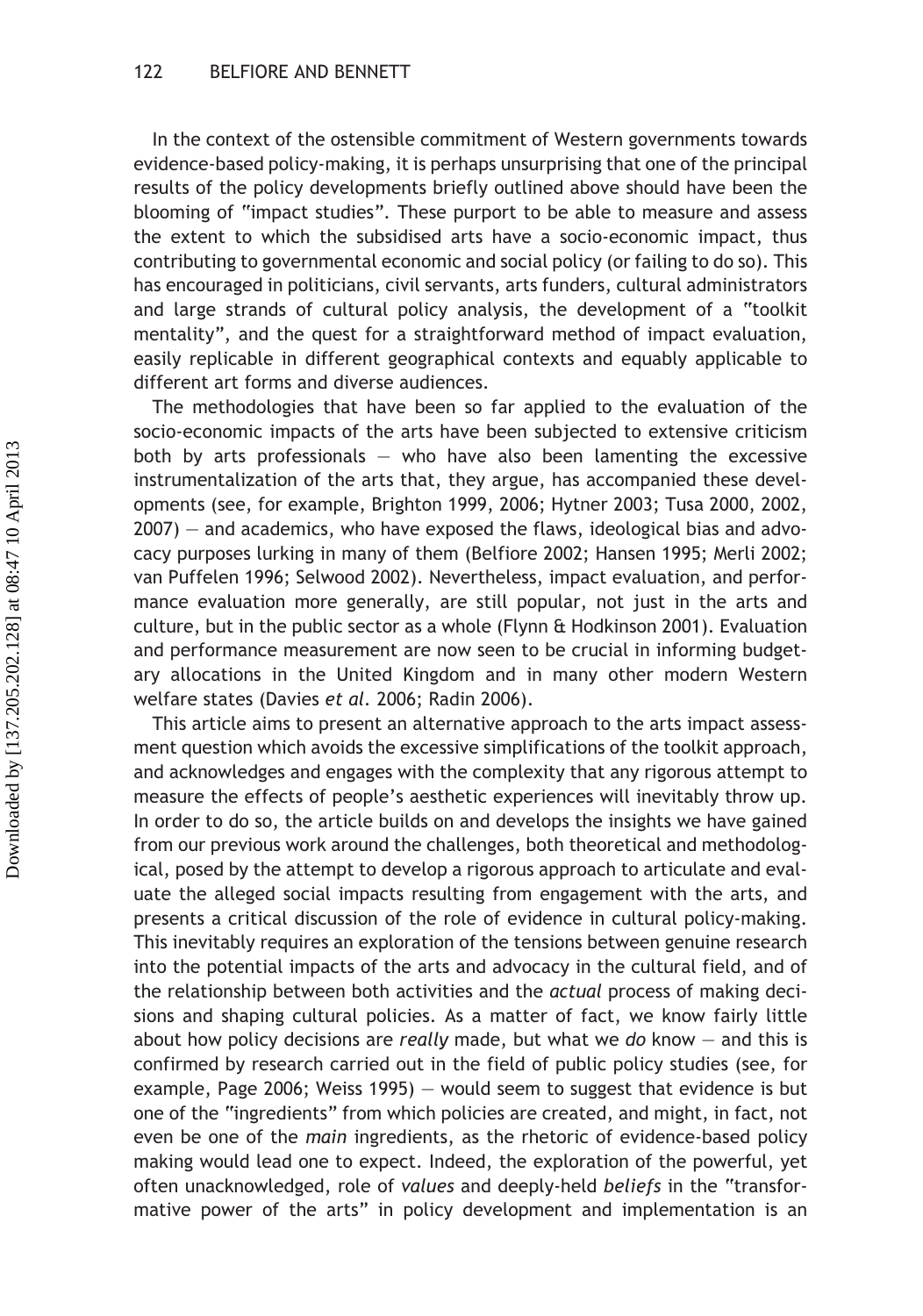important aspect of the analysis presented here. The article finally concludes with some suggestions for a future research agenda in arts impact evaluation.

#### The Context: On the Problematic Nature of Contemporary Arts Impact Research

As Susan Galloway (2009) observes in her recent assessment of the state of current arts impact evaluation, the focus of research has so far centred on technical rather than epistemological issues. She further points out that "[a]rguably, the main issue for advancing our understanding of the effects of arts interventions is ontological; it is not research methods but the most effective 'orientation' or 'logic of enquiry'"; consequently, the crucial question that still needs answering is "what types of research *approach* are best suited to investigating the social effects of the arts?" (Galloway 2009, p. 126; original emphasis). Galloway attempts to deal with this question by suggesting that the so-far neglected approach of theory-based evaluation as developed within the social sciences might be a useful avenue for researchers to pursue. This article represents a similar quest for an alternative theoretical approach to arts impact assessment, but one that aims to explore whether this could be found from within the humanities. The article suggests that despite the marginal role that humanistic perspectives have so far had in shaping the arts impact debates, there might be advantages to a humanities-based approach to this area of enquiry, especially where the need to better grasp the role of ideas and beliefs in the policy-making process is concerned. The article therefore represents an invitation to the scholarly community to further explore and test the hypothesis propounded by this article, so that the potential contribution of the humanities to public debates around the role and impact of the arts in today's society can be fully explored and its viability over other more traditional and established approaches properly assessed. Our suggestion that the humanities might have a positive contribution to make to this area of scholarship, however, means that the understanding of the "humanities" which underscores the article needs further qualification. Traditionally, the label was used to indicate a clearly identifiable group of disciplines: history, the Classics, English, the fine arts, divinity and philosophy (Plumb 1964). More recent definitions tend to add to these fields of study "their modern (or postmodern) offspring: cultural studies; religious studies; visual studies; postcolonial studies, and feminist studies" (Edgar & Pattison 2006, p. 93). Inevitably, this definition is somewhat simplistic, for certain social sciences — such as, for example, cultural anthropology, critical sociology and social psychology — may be seen to overlap, to an extent, with the humanities both in subject matter and methodologies. However, it is generally agreed that the humanities refer, as the name suggests, to fields of enquiry that are primarily concerned with the exploration of the human condition and of the products of human existence: language, beliefs, writings, artefacts, and social and cultural institutions. The sciences, on the other hand,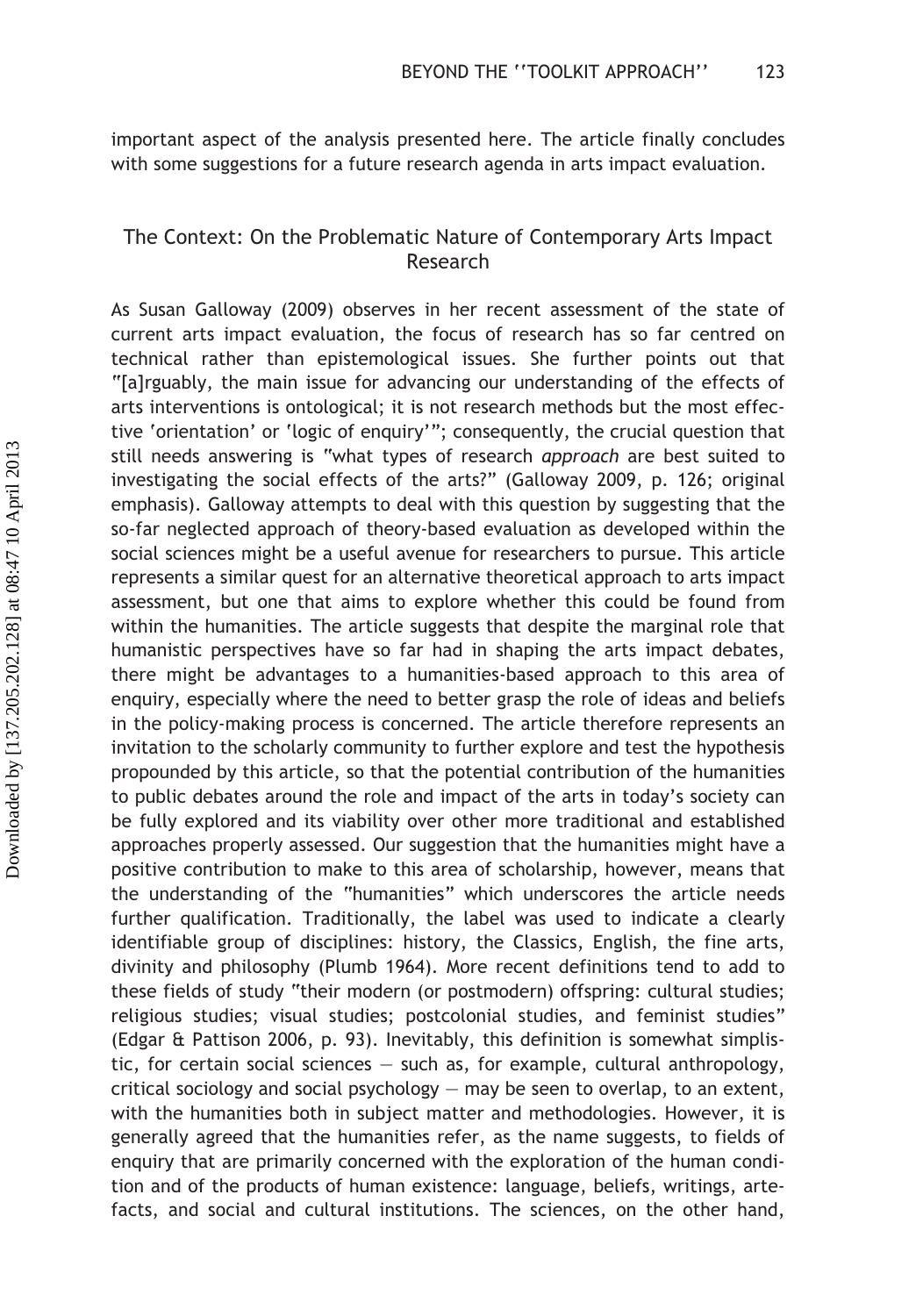have at their core the examination of human beings as physical, biological or chemical entities, and their results "are validated against what are taken to be pre-existent and objective realities" (Edgar & Pattison 2006, p. 93): DNA works the way it does irrespective of human understanding (or lack of understanding) of the mechanisms governing it. By humanities-based approaches to arts impact research, we therefore refer to a scholarly endeavour located within the broader bundle of disciplines listed above, and aiming to address questions of values and explore the deep-seated beliefs about the arts and culture that have shaped both cultural policy practice and research over time.

The article's call for a humanities-based approach to the arts impact debate is predicated on the observation that public and academic discourses around the powers of the arts to transform individuals and society seem dominated by a number of unquestioned assumptions. These are conveniently summarized by this passage from a speech delivered, in 2003, by the then British Minister for the Arts Estelle Morris:

I know that Arts and Culture make a contribution to health, to education, to crime reduction, to strong communities, to the economy and to the nation's well-being but I don't always know how to evaluate it or describe it. We have to find a language and a way of describing its worth. It's the only way we'll secure the greater support we need. (Morris 2003)

The citation above is in no way exceptional, but rather representative of much of the official rhetoric about the social impacts of the arts and the centrality of their measurement to matters of public funding; nor is this rhetoric limited to Britain alone, for much of the same arguments can be found worldwide (Belfiore & Bennett 2008, pp. 1–12). Some of the presumptions emerging from Morris's statement can be articulated as follows: first, that the "arts" and "culture" constitute clearly identifiable entities; secondly, that these entities do indeed have specific, recognizable impacts; thirdly, that these impacts can be expected to be positive; fourthly, that these impacts can (and should) be evaluated and described, and it is only a question of finding the appropriate method and language to achieve this. Historically, the toolkit approach that has resulted from this quest has tended to privilege quantitative approaches borrowed from the disciplines of economics and auditing, so that the humanities have found themselves squeezed out from this methodological search.<sup>1</sup> Furthermore, as the citation above unequivocally confirms, discussions of the impacts of the arts and their measurement have become entangled in debates around funding, so that the two are rarely considered independently from one another. As a result, advocacy considerations have often encouraged an uncritical research agenda in this area, a problem the second half of the article will focus on in greater detail.

<sup>1.</sup> Caust (2003) suggests that this trend goes beyond just impact assessment, and laments that the entire realm of arts policy has been 'captured' by economists and marketers. Similarly, Rothbard (1989, p. 45) suggests that the hermeneutic invasion, on the part of economics, of other spheres of enquiry amounts to 'a modern form of "economic imperialism" in the realm of the intellect'.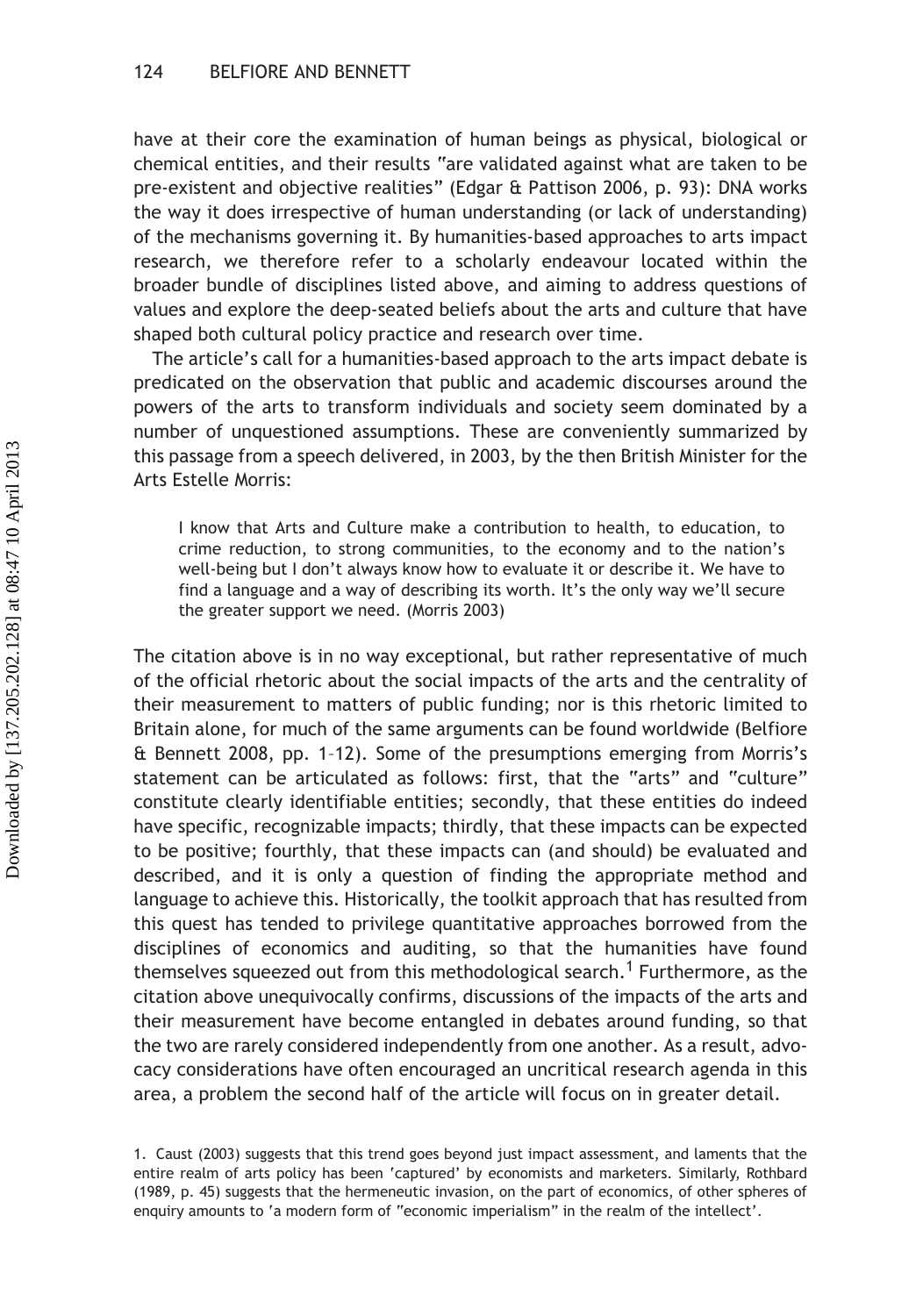In order to move the arts impact debate ahead, it is thus important to distance oneself from a position of advocacy and to inquire instead into where these commonly-held and largely unquestioned beliefs in the social benefits of the arts actually come from, a task for which a humanities approach might be particularly suitable. For instance, our previous historical work in this area, which looked at claims made  $-$  from the times of Plato to the present day  $-$  for the power of the arts to bring about both individual and societal transformation, shows that policies based on the perceived benefits of the arts are ultimately based not on evidence, but rather on millennial, deep-seated beliefs about the role and functions of the arts in society which, through incorporation in the educational system and important cultural institutions, have become accepted and are therefore rarely questioned or scrutinized in contemporary Western societies (Belfiore & Bennett 2008). Yet, despite its influence, contemporary public debates around policies for the arts seem to have become disconnected from this rich and varied tradition of thinking and writing about the effects, both positive *and* negative, of the arts (Belfiore & Bennett 2007a).

Another problematic feature of the impact discourse is the extent to which notions of "impact" and claims for the "transformative powers" of the arts have become  $-$  in debates around public arts funding  $-$  a shorthand for a much broader and complex question, namely: what are the value and function of the arts in contemporary society? Insofar as it attempts to bypass the contested nature of any discussions around cultural values, the arts impact evaluation discourse is destined to fail in providing a convincing answer to this question. Inevitably, matters of value (and especially matters of *public* value) are more complicated and politically sensitive than any toolkit or one-size-fits-all approach could ever hope to deal with.<sup>2</sup>

A further complication in the attempt to capture and study the effects of the arts lies in the persisting uncertainty and vagueness of the literature around the specific mechanisms (cognitive, emotional, psychological, etc.) through which the arts are perceived to alter people's behaviour, sensitivity and their understanding of themselves and the world around them. Yet, we would argue that before "impact" and its measurement can be discussed in any meaningful way, we need a better understanding of the interaction between people and the arts. A review of the research carried out in this area (both in scientific and humanistic fields of enquiry), indeed, leads to the conclusion that, despite great improvements in our understanding of aesthetic responses, the mechanisms by which people might be deeply affected by the arts are still largely unclear, and we simply cannot expect to predict how individuals might react to each art form or specific artworks (Belfiore & Bennett 2007b). It logically follows that broad generalizations about people's experiences of the arts are never likely to be

<sup>2.</sup> Arts Council England's recent large-scale 'public value campaign' seems to be a first indication of a new willingness in the sector to acknowledge and tackle questions of value  $-$  and public perceptions of value — in cultural policy (see http://www.artscouncil.org.uk/about-us/research/ public-value-programme).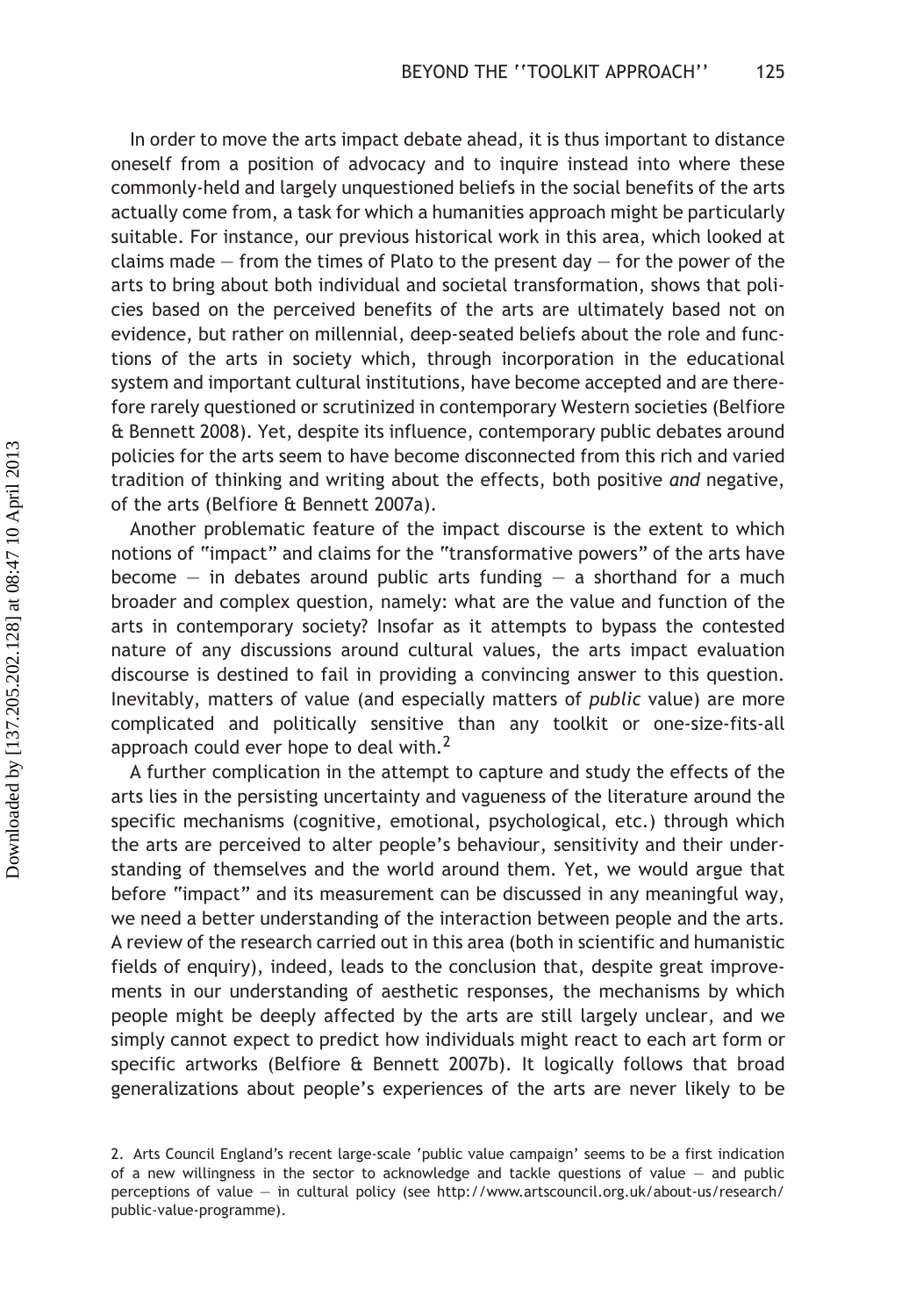convincing, and the notion that policy-makers can plan projects and cultural activities around predefined desirable impacts seems equally dubious.

A further theoretical problem that emerges from any discussion of the effects of the arts is represented by the difficulty in coming up with a robust definition of what is actually signified by the term "the arts". The arts, as well as individual art forms, are not ontologically stable entities, but are socially and culturally constructed notions, which change over time and around whose nature or definition there is very little consensus, even among "experts". John Carey (2005, p. 29) has recently argued that "[a] work of art is anything that anyone has ever considered a work of art", thus suggesting that a universally valid and objective definition of "art" may be beyond reach. Nevertheless, it is obvious that if one cannot say with any degree of clarity what something *is*, it becomes very difficult to say (and measure) what it *does* and *how* it does it (Belfiore & Bennett 2009).

The complexity inherent in any serious discussion of the notion that the arts may have significant social impacts should by now be clear: with the present levels of knowledge around aesthetic reception, it is not possible to make any meaningful broad generalization about how people respond to the arts, and if or how they might be affected by the experience. Even less plausible is the possibility of actually "measuring" any of these aspects. Significantly, such problematic issues have not been raised within academia alone, but are also acknowledged by practitioners, researchers and policy-makers concerned with the practical shortcomings of current ways of attempting to measure empirically the social impact of the arts, and evaluate the effectiveness of policy measures aiming to promote social inclusion through engagement with the arts (Belfiore 2006; Cowling 2004; Reeves 2002).

If, then, the toolkit approach to arts impact assessment is inherently flawed, what future lies ahead for this strand of research, if any? Is the attempt to understand, assess and quantify the effects of artistic engagement a pointless exercise? There are, of course, two possible answers to this question, and it is here that the tension between "pure" research and research for advocacy purposes becomes clearer and sharper.

If the aim of impact research is to tackle the challenging questions raised by the complexity of people's aesthetic experiences, then the impacts of the arts and the nature and effects of people's response to the arts are a worthwhile area of enquiry and one in which research is badly needed to address the gap in knowledge pointed out above. However, if the aim of the exercise is to make a compelling case for the funding of the arts (and, historically, this type has accounted for a great proportion of the research carried out in this area), then arts impact assessment is simply not worth the time, effort and resources it requires. For, if the "evidence base" provided for the socio-economic impacts claimed is found to be questionable, then it is not going to provide an effective platform for the pursuit of advocacy. Obviously, this dilemma throws up important questions about the direction of future arts impact research, about the need to separate rigorous impact evaluation research from advocacy, and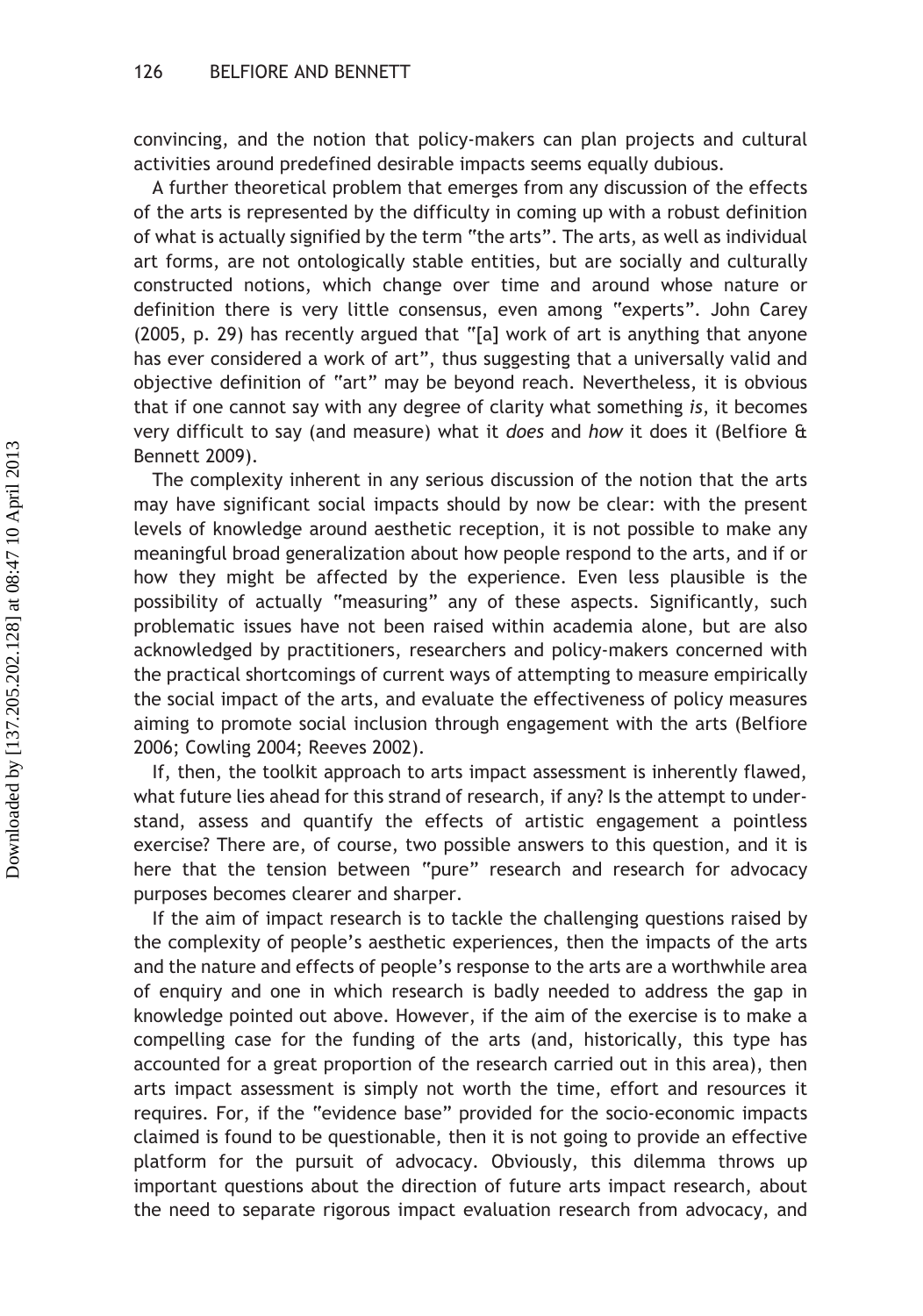more generally about the place that evidence and the production of evidence have in contemporary cultural policy-making. The exploration of these questions is at the heart of the rest of this article.

#### What Role for Research in Cultural Policy-Making?

As we have argued elsewhere (Bennett 2007), a serious critique of contemporary arts impact assessment and practice such as the one presented above brings to the surface very clearly not only the tensions between research, evaluation and advocacy in the arts, but also the sense of a "missing element" in much of the public debate around the social and economic impact of the arts. Indeed, despite the resilient popularity of impact studies, there has so far been perplexingly little effort to establish to what extent "evidence", when available, has had a significant effect (or, in fact, any at all) on the *actual* process of decision-making and policy formation.

In the United Kingdom, for instance, the government's Policy Action Team 10 (PAT 10), responsible for arts and sport, produced an influential report in 1999 on the alleged contribution of the sector to New Labour's social inclusion and neighbourhood renewal agenda. In the foreword to the report, Chris Smith, at the time Secretary of State for Culture, stated very confidently:

This report shows that art and sport can not only make a valuable contribution to delivering key outcomes of lower long-term unemployment, less crime, better health and better qualifications, but can also help to deliver the individual pride, community spirit and capacity for responsibility that enable communities to run regeneration programmes themselves. (Department for Culture, Media and Sport 1999a, p. 2)

This report is generally credited with having given real momentum to the notion of social impact as one of the key rationales for public investment on the arts in Britain and the resulting search for a reliable method of evaluating it (Belfiore 2002). But, paradoxically, another report, also commissioned by the PAT 10, was published in the same year, which concluded that: "it remains a fact that relative to the volume of arts activity taking place in the country's poorest neighbourhoods, the evidence of the contribution it makes to neighbourhood renewal is paltry" (Department for Culture, Media and Sport 1999b, p. 6). It seems significant, in the context of an official commitment to evidence-based policy, that, despite the formal admission of the lack of solid evidence of the effectiveness of the arts in contributing to social cohesion and neighbourhood regeneration, the rhetoric of impact should have continued to define British debates around arts funding and policy right up to the present day. It is clear that evidence was not the sole, nor in fact the prime, driver behind policy in this case. This raises a number of questions, which this section of the article will explore, namely: to what extent is "evidence" the *real* basis on which policies are formed, even in the context of evidence-based cultural policy? And: what is the relationship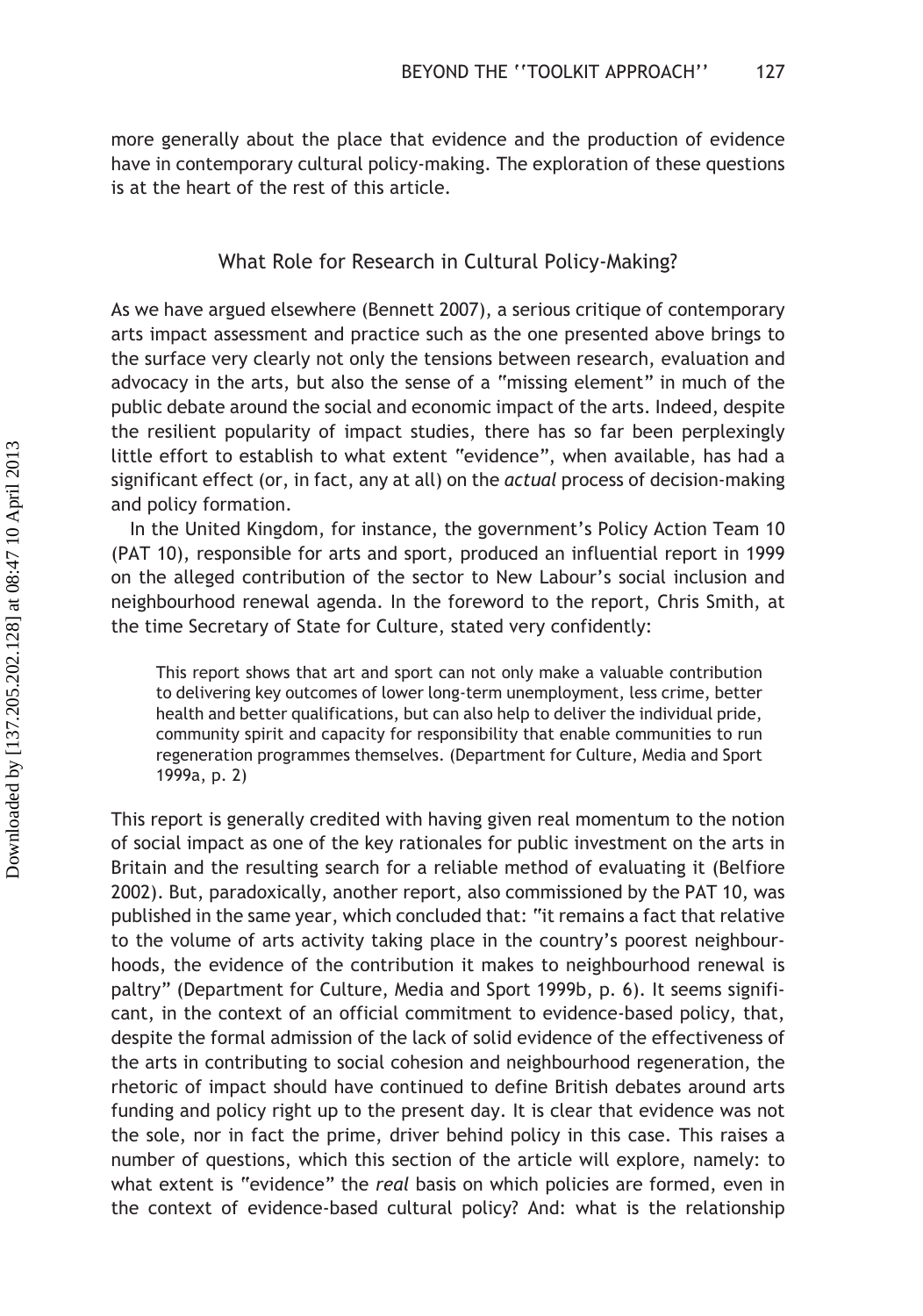between research and the policy sphere, and is this relationship inevitably mediated by the requirements of advocacy?

#### Research and Policy: A Tenuous Link?

In spite of the increasing popularity and acceptance of evidence-based policy (hereafter, EBP) within both policy theorization and practice, the pervasive perception that policy development remains largely unaffected by research is well documented in the literature (Davies *et al.* 1999; Kogan 1999; Leviton & Hughes 1981; Weiss 1977). As a matter of fact, it has been suggested that "[w]e still know relatively little about the dynamics of the policy process and how research evidence impacts on this process" (Nutley & Webb 2000, p. 29) and that, effectively, when it comes to public decision-making, "[m]uch activity remains an act of faith" (Davies *et al.* 1999, p. 3). Bulmer (1987, p. 7) suggests that, as far as the British case is concerned, the perceived lack of influence of academic research in the policy sphere might be connected to the British system of civil service and the country's political culture, which tends to give more weight to the kind of knowledge that derives from "accumulated experience", and according to which universities are (at least traditionally) the place dedicated to the formation of future elites rather than to the creation of "useful knowledge". Yet, criticism of the alleged lack of utilization of important research findings can be found internationally, and in the attempt to better understand this phenomenon, a dedicated body of research began to be developed in the mid-1970s which explored precisely the use or non-use of research in policy-making (Weiss 1995, p. 140).

Weiss (1995), in reviewing this strand of research, admits that the studies considered could not identify a clear connection between individual pieces of research and specific policy developments. Yet she comes to the following conclusion:

The studies also found that decision makers believed that they were influenced by policy-oriented research. Often they could not cite the name of any particular study and many of them could not even remember reading a research report. But in circuitous ways research findings came into circulation and ideas from research percolated into the policy arena. People talked about them at meetings and conferences; lunchtime conversation centered around them. And people had the sense that they had heard generalizations from research and that these ideas had influenced their thinking. (Weiss 1995, p. 141)

This belief in the connections between research and policy, even in the face of difficulties in tracing specific examples of impact and precise trajectories of influence, can perhaps explain the persisting emphasis, in the official governmental rhetoric, on research as a source of the knowledge that is required in the policy-making process. For reasons of space, the examples of such rhetoric are selected from the British case, yet similar trends, as observed earlier, are operating within most Western liberal states (Radin 2006).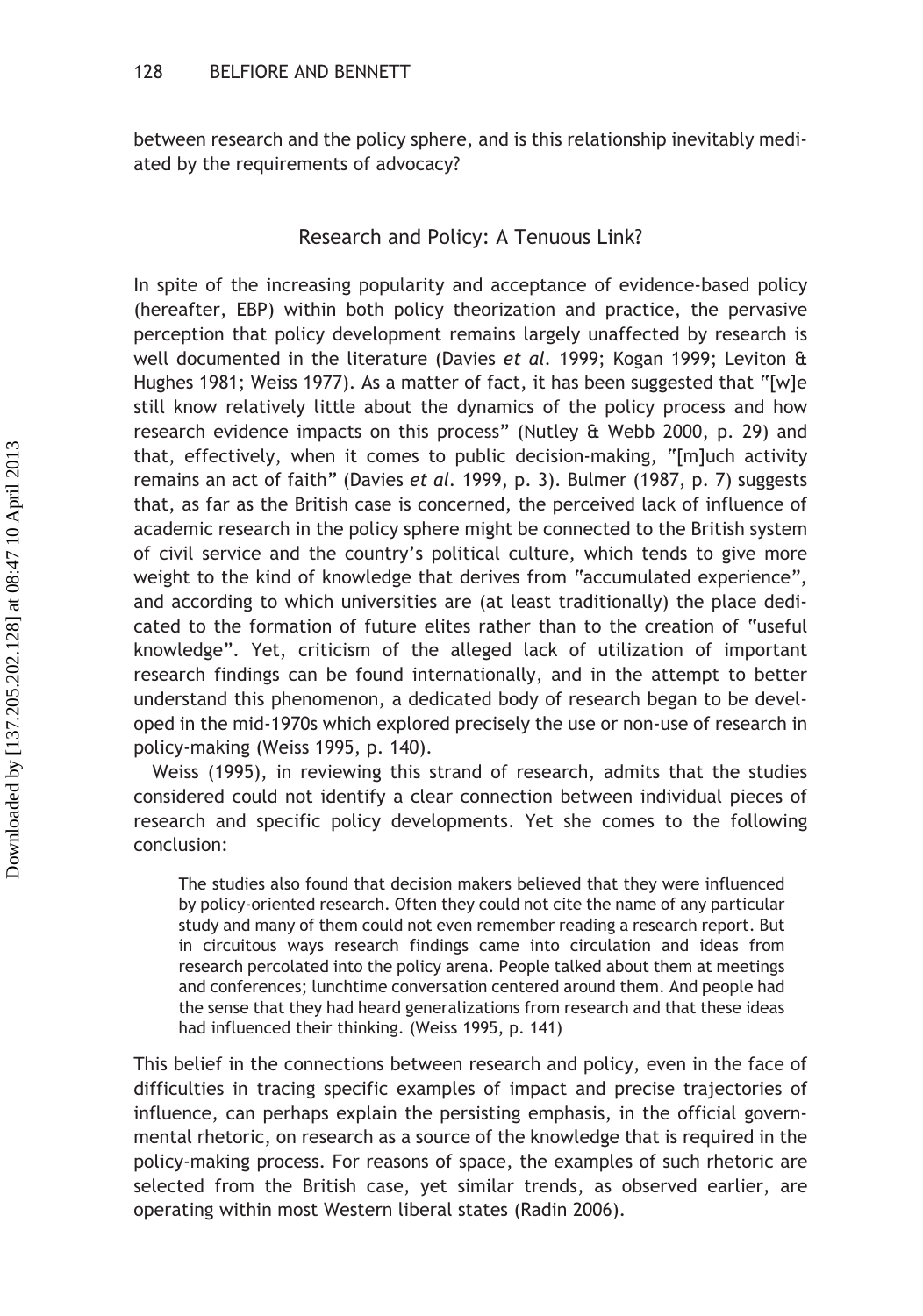In order to explain the potential contribution of research to the policy sphere, we will need to explore, if briefly, the nature of an evidence-based approach to the policy process. The notion of EBP is built around the explicit commitment, in New Labour's 1997 electoral manifesto, to finding out what measures are effective in resolving identified problems, and in letting the motto "What works is what counts" guide both policy and spending decisions (Wells 2007, p. 22). In 2000, in an important speech to the Economic and Social Research Council<sup>3</sup>, David Blunkett, then Secretary of State for Education and Employment, reiterated the party's view of evidence as a policy driver:

It should be self-evident that decisions on Government policy ought to be informed by sound evidence … The Government has given a clear commitment that we will be guided not by dogma but by an open-minded approach to understanding what works and why. (Blunkett 2000, p. 12)

Blunkett's statement is useful in that it points our attention towards two important elements of EBP: the focus on "what works" and the centrality of "policy evaluation" in the policy process. The emphasis on results entails the need to establish and evaluate the effectiveness of any new measure implemented to resolve a perceived problem. The interest around arts impact evaluation is, therefore, a clear example of the professed need to verify that policies implemented on the premise of the arts' alleged power to bring about social cohesion and change (as seen in the PAT 10 report cited above) have been effective in delivering against those policy objectives. Because of the interests vested in the results of such evaluations, their "political misuse" (Datta 2006, p. 420) is an important problematic in EBP. Yet, for the supporters of EBP, the rigorous evaluation of public policies and programmes is an essential component of a democratic and transparent government (Chelimsky 2006, p. 33).

Blunkett's quote also spells out a third central tenet of the EBP philosophy, that is, the notion that it constitutes an ideology-free procedure to guide decision-making in the public sphere. As Blunkett's words show, the government itself seems to have subscribed to a highly depoliticized idea of its own working, by explicitly rejecting an ideologically informed view of politics in favour of a modernization agenda which emphasizes a managerialist and technocratic understanding of the state, whereby decisions are based on the rational use of research evidence and scientific knowledge as opposed to questions of ideological doctrine and propriety (Wells 2007, p. 23).

Taken at face value, the notion that policy-making ought to depend on the rational use of rigorously acquired knowledge of social problems, their causes and possible solutions seems hardly objectionable. However, the official emphasis on "what works" is misleading in that it seems to presume, and it is predicated upon, the possibility of policy-making as a politically neutral exercise. In this respect, however, New Labour is but following in a long tradition of attempts to

3. This is the main body charged with distributing public funding for academic research in the economic and social sciences in the United Kingdom.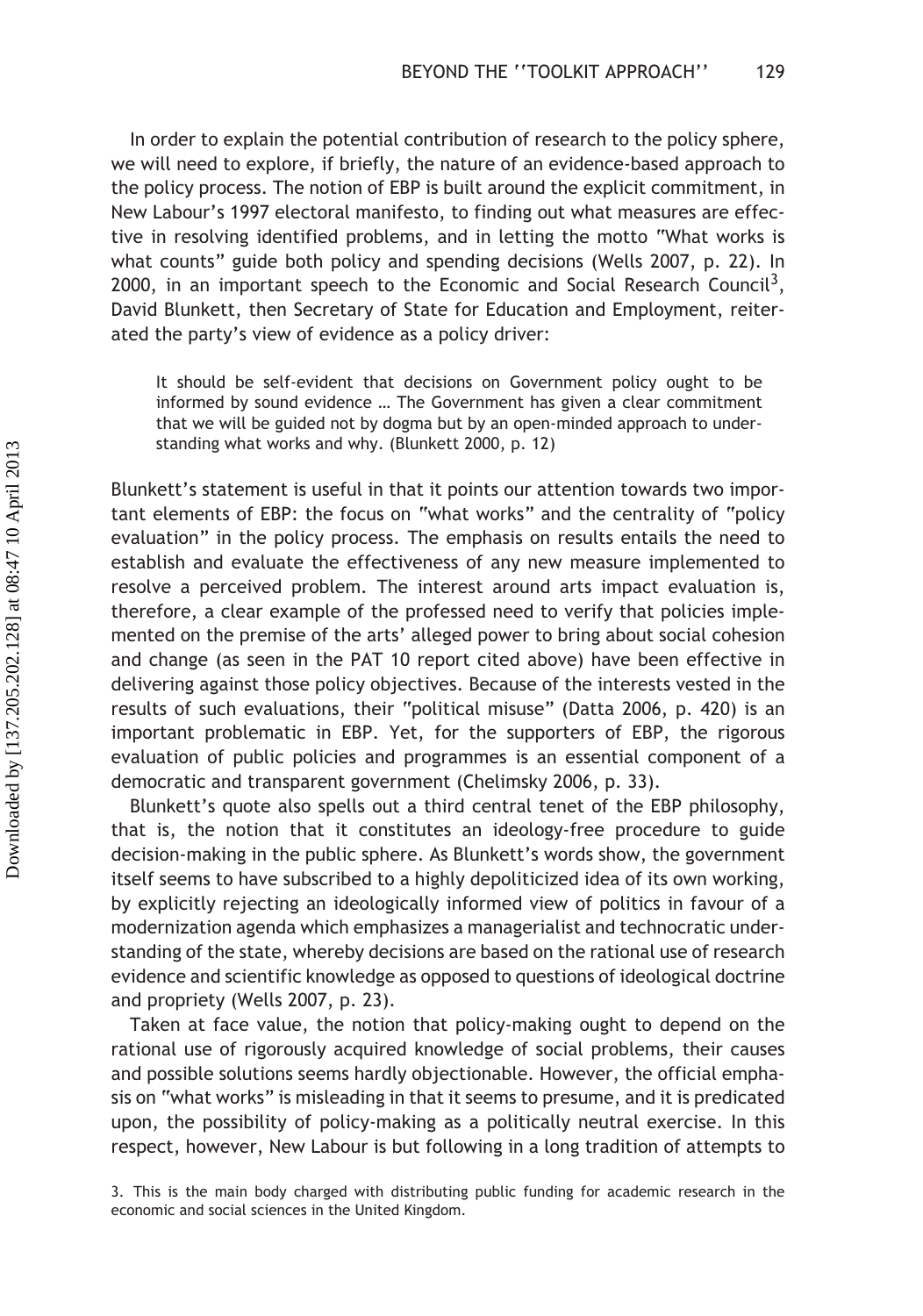detach the field of public administration from the controversial and contested sphere of politics. As early as 1887, in his *The Study of Administration*, Thomas Woodrow Wilson — who later became the twenty-eighth president of the United States — laid out what would become an influential articulation of the distinction between "politics" and "administration" when he maintained: "The field of administration is a field of business. It is removed from the hurry and the strife of politics"; for Wilson, "administration lies outside of the proper sphere of politics. Administrative questions are not political questions" (quoted in Behn 2001, p. 43). Arguably, in Britain, New Labour's Third Way politics has pushed one step further these long-standing efforts to remove, at least at the rhetorical level, the task of public administration and government from ideology and political calculation (Finlayson 2003).

Yet, as much policy research over the past two decades has clearly shown, the sphere of public administration is hardly value-neutral or ideology-free, and the stress on research, knowledge and evidence as the drivers of policy merely obfuscates the *inherently* political nature of the policy-making process (Radin 1995). This emerges clearly from Carol Weiss's definition of policy-making:

The policymaking process is a political process, with the basic aim of reconciling interests in order to negotiate a consensus, not of implementing logic and truth. The value issues in policymaking cannot be settled by referring to research findings. (Weiss 1977, p. 533)

Furthermore, it is important to point out that, if it is impossible to dismiss the inevitably political nature of the policy process, it is equally impossible to presume the political neutrality of policy analysis. As Radin (1995, p. 92) argues, policy analysts "cannot insulate themselves from the dynamics of politics, interests groups and deadlines". To complicate matters further, analysts are sometimes unable (or unwilling) to accept and admit that their own values and beliefs might influence how they approach policy issues in their professional practice (Radin 1995, p. 100).<sup>4</sup>

Thus, as Parsons (2002, p. 54) notes, the theorization and practice of EBP results in an artificial depoliticization of the policy process, for it obscures, from the outset, the role of what are, in effect, central aspects of policy-making: *people*, *power* and *politics*. 5 Nevertheless, as Weiss explains:

The prevailing concept of research utilization stresses the application of specific research conclusions to specific decisional choices. A problem exists; information

4. In our own case, however, our own perception of the way in which humanistic disciplines had been sidestepped by quantitative social research methodologies and econometrics, and our contention that it may be worth exploring *if* humanities-based approaches could make a valuable contribution to the field of cultural policy studies, was always explicitly acknowledged in the framing of this article. Whether this article provides convincing arguments in favour of a humanistic approach to arts impact evaluation research remains for the reader to decide.

5. For example, a serious gap has been pointed out in our understanding of the role of policy advisors and civil servants and *their ideas* in shaping policy formation (Page 2006; Page & Jenkins 2005; Parsons 2002).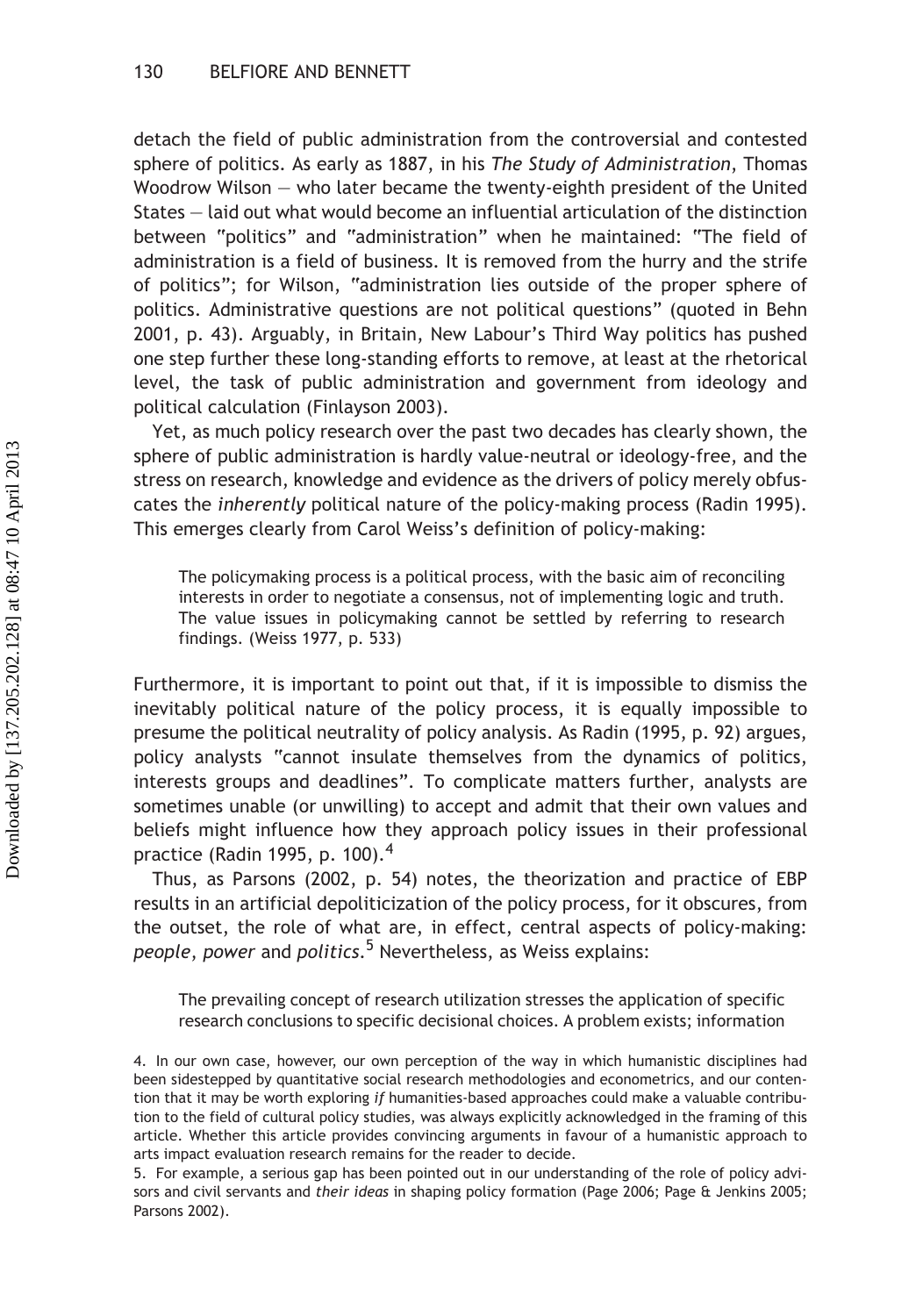or understanding is needed to generate a solution to the problem or to select among alternative solutions; research provides the missing knowledge; the decision makers then reach a solution. (Weiss 1977, p. 533)

How can we explain the persistence, at least at the policy-rhetorical level, of a linear model of policy-making, which conceives of a close and direct relationship between the identification of a problem, research into its nature, causes and possible solutions and policy formulation? This is a crucial question if we are ever to gain a better grasp of how policy-making functions *in reality*, and the following section offers an attempt to answer it.

#### Varieties of "Reason": Evidence-Based Policy as "Instrumental Rationality"

Sanderson (2002, p. 1) has suggested that "[t]he increasing emphasis on the need for evidence-based policy indicates the continuing influence of the 'modernist' faith in progress informed by reason". As an approach based on a view of policymaking rooted in rational decision-making, EBP is thus deeply embedded in the European — and more broadly, Western — *forma mentis* as it has come to be shaped by crucial historical moments in intellectual history such as the scientific revolution of the seventeenth century, the Enlightenment, and the subsequent technological and scientific developments.

What we are therefore suggesting is that the persistence of a linear model of the relationship between knowledge creation through research and policy development is tightly linked to a certain idea of rationality which is the legacy of the Enlightenment. Not even postmodernist critiques of the faith in reason and the project of modernity seem to have completely dispelled the widespread optimism about the centrality of scientific research as a route to progress. In fact, contemporary society has witnessed the proliferation of what Di Maggio (2001, pp. 249–250) refers to as "techniques aimed at maximizing instrumental rationality", by which he means "the systematic attempt to understand and act on one's understanding of systems of cause and effect". However, rationality has not always been understood in such terms, and in tracing the history of the development of this "instrumental rationality" one can also begin to make sense of the marginalization of the humanities in policy-sensitive areas of research today. In order to explore these themes, this portion of the article will draw on the work of British philosopher Stephen Toulmin.

The developments which ultimately resulted in the prevalence of an instrumental rationality took place gradually, over a period of at least three centuries, but culminated in the 1600s. Galileo, Bacon and Descartes represent the principal figures in this intellectual revolution which signalled the shift from the Middle Ages to modernity: this moment was marked by the development of a "theory-centred" approach to philosophy and an emphasis on universality which would go on to dominate modern philosophical thought until the questioning of the Enlightenment legacy and of traditional accounts of the development of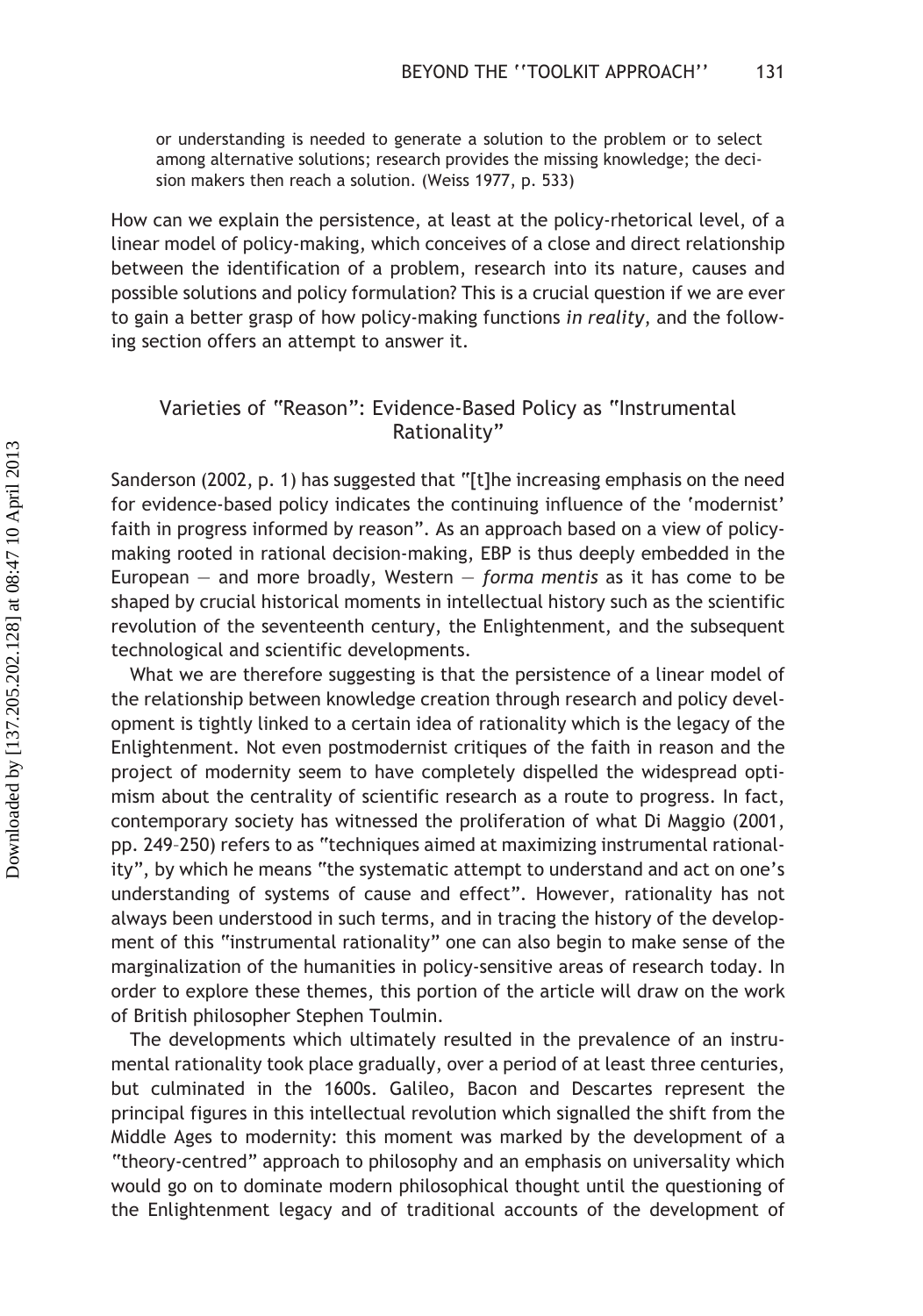modernity at the hands of postmodern theory in the mid-twentieth century. Toulmin (1990, p. 14) qualifies this as both a *scientific* revolution — in that it resulted in remarkable advancement in the scientific areas of physics and astronomy, and in the theorization of the centrality of experimentation in the scientific method — and a *philosophical* one — in that it produced a new understanding of human knowledge and how it can be acquired.

Thus, Descartes, in his *Meditations* (1641), endeavoured to find solid foundations for crucial areas of human knowledge that are "clear, distinct and certain" (quoted in Toulmin 1990, p. 72), thus opening up the way for the philosophical rationalism that would eventually become the hallmark of modernity and its project of human progress. A central objective of Cartesian philosophy, then, was to establish and promote "new, mathematical kinds of 'rational' certainty and proof" (Toulmin 1990, p. 75). The corollary of these developments is important for the enquiry in hand, for it is clear that, from the 1600s onwards, the predominance of a rational approach to knowledge formation modelled on the scientific method brought about a momentous change in attitude centred on "the devaluation of the oral, the particular, the local, the timely and the concrete" in favour of abstract, universal and timeless theories (Toulmin 1990, p. 75):

In a world governed by these intellectual goals, rhetoric was of course subordinate to logic: the validity and truth of "rational" arguments is independent of *who* presents them, *to whom*, or *in what context* — such rhetorical questions can contribute nothing to the impartial establishment of human knowledge. For the first time since Aristotle logical analysis was separated from, and elevated above, the study of rhetoric, discourse and argumentation. (Toulmin 1990, p. 75; emphasis in original)

In a later study, Toulmin (2001) develops this argument further and shows how the mid-seventeenth century was the time when that tension between different methods of enquiry — that of the natural or exact sciences on the one hand, and that of the humanities on the other (which C. P. Snow would later characterize as "the two cultures") — first began to develop:

Certain methods of enquiry and subjects were seen as philosophically serious or "rational" in a way that others were not. As a result, authority came to attach particularly to scientific and technical inquiries that put those methods to use … Beside the *rationality* of astronomy and geometry, the *reasonableness* of narratives came to be seen as a soft-centred notion, lacking a sold basis in philosophical theory, let alone substantive scientific support. Issues of formal consistency and deductive proof thus came to have a special prestige, and achieved a kind of *certainty* that other kinds of opinions could never claim. (Toulmin 2001, p. 15; emphasis in original)

The post-1600s distinction between serious and non-serious methods of philosophical analysis that the passage above identifies is predicated on the distinction between two different notions of "reason", embodied by the disciplines of logic and rhetoric: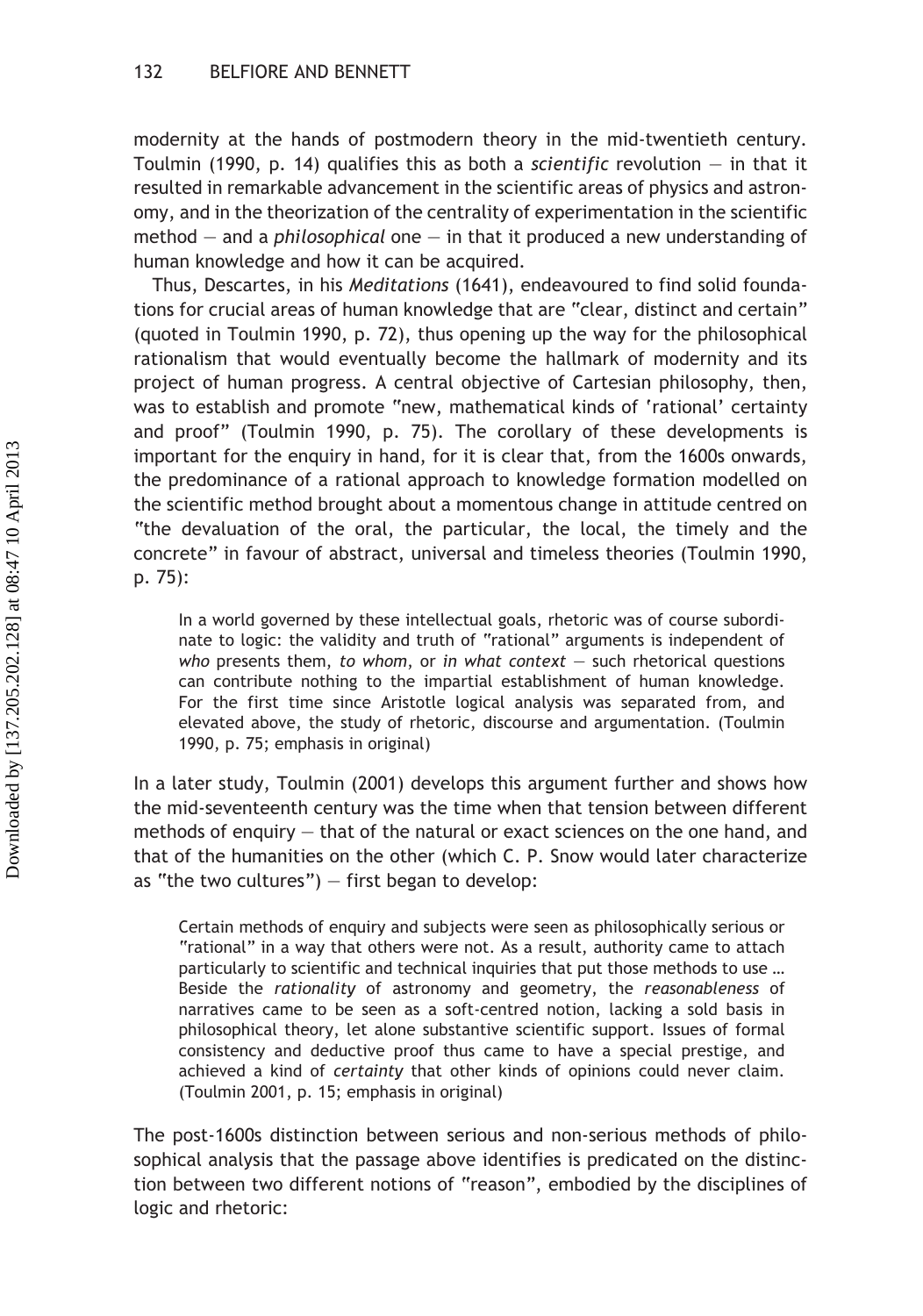The analysis of theoretical arguments in terms of abstract concepts, and the insistence on explanation in terms of universal laws — with formal, general, timeless, context-free, and value-neutral arguments — is nowadays the business of Logic; the study of factual narratives, about particular objects or situations, in the form of substantive, timely, local, situation-dependent, and ethically-loaded argumentation, is at its best a matter for Rhetoric. Academic philosophers and serious-minded theorists in any field are concerned only with the first. (Toulmin 2001, pp. 24–25)

The corollary of this argument is clear: the humanities and the exact sciences represent different ideas of philosophy and different notions of reason. The former are sensitive to the subjective nature of human experience, sceptical towards generalizations and posit that absolute certainty might be an unattainable goal; the latter aspire to order reality according to a set of general and universal rules and theories, with the aspiration to certainty  $-$  or at least formal certainty (Toulmin 2001, p. 32).

This distinction, which from the outset had a strong normative dimension to it, seems to have been internalized by the humanities themselves together with the underlining charge of inferiority and the resulting crisis of confidence. This could arguably be seen as the root cause for the "rhetoric of doom and gloom" that seems to run through so much of the old and current literature on the "state of the humanities". In the mid-1960s, English historian J. H. Plumb (1964) felt the need to edit a series of essays under the title *Crisis in the Humanities*. Since then, anxiety over the perceived loss of credibility and negative image of the humanities has been mounting<sup>6</sup>, and numerous scholars have recently been reflecting on the "dangers" facing the humanities (Menand 2005), their perceived "uselessness" (Bérubé 2003), and have been pondering over "the fate of the humanities" (Hohendahl 2005) and the "humanities in ruins" (Szeman 2003); they have even wondered whether we should simply bid "farewell to the humanities" on account of the "collapse" of their very *raison d'être* (Wang 2005). Importantly, however, American literature professor Michael Bérubé, long-standing champion of the humanities and of the values of a liberal education, has suggested that doubts about the practical utility of the arts and humanities (on which the seemingly negative perception of the humanities is based) might in fact be, to a large extent, "a self-inflicted indignity" (Bérubé 2003, p. 25). Such "indignity", for Bérubé, originates from a misguided conviction — rooted in the cultural shift discussed by Toulmin — that the natural sciences are always necessarily more "useful" (and, by proxy, more valuable) than the humanities, and the attendant feeling that the latter are inevitably doomed to fail if they are to compete with these other disciplines on pragmatic and utilitarian grounds.<sup>7</sup> Whatever one

<sup>6.</sup> Menand (2005, p. 11) maintains that '[i]t is possible to feel that one of the things ailing the humanities today is the amount of time humanists spend talking about what ails the humanities'.

<sup>7.</sup> Yet, as Bérubé (2003, p. 26) goes on to argue: 'surely the more speculative sciences, from astrophysics to evolutionary theory, do not have quite the same claim on practical utility; surely some endeavours in pure mathematics or cosmology contribute no more than does the study of medieval tapestry to the economic or physical well-being of the general citizenry.'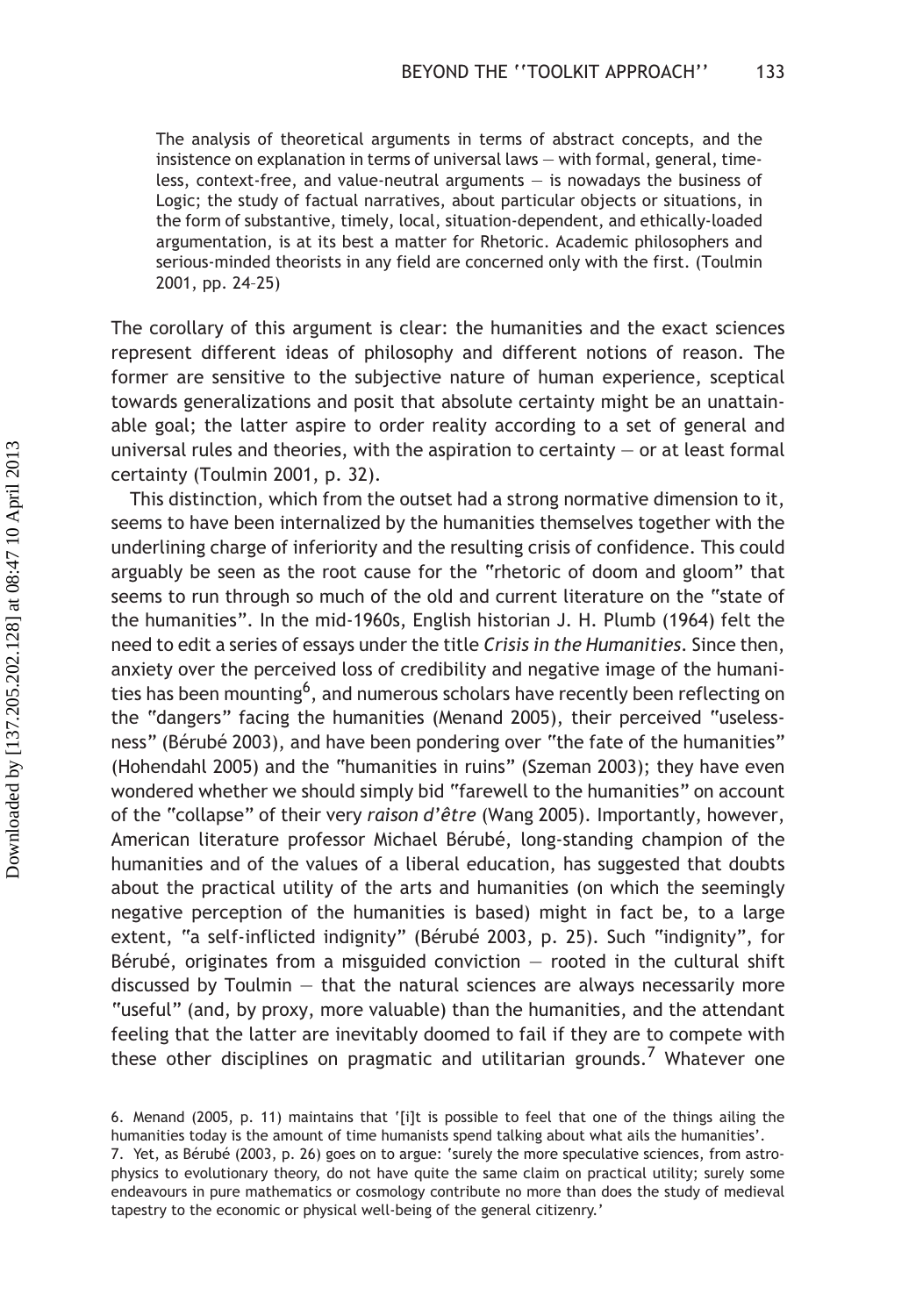makes of such gloomy perceptions of the image of the humanities, the fact remains that the presumed lack of "usefulness" of the humanities (and the resulting defensive or even combative hostility of some humanists to research that is directed by pragmatic and utilitarian interests), combined with the often arcane and obscure jargon of its disciplines and the widespread feeling that they might have little relevance beyond the academy<sup>8</sup>, might at least in part explain the tendency of humanities scholars to focus on "critical" rather than "administrative" research, which "derives its funding and orientation from governmental or private interests" (Sterne 2002, p. 60). This, in turn, might help to illuminate the relative marginalization of humanistic perspectives from policy-sensitive research or other areas of enquiry where the value of research tends to be measured in terms of its socio-economic impact.

But how do the social sciences and hence the study of public policy fit into this dual classification of philosophical approaches? In light of the perceived success of the natural sciences in predicting and controlling natural reality, the social sciences and economics — which strived to achieve the same in the realm of the human sciences — chose to follow the mathematical method propounded by Galileo. Yet, Toulmin (2001, p. 66) suggests that even in the fields of the social sciences and economics, the traditional reliance on a form of enquiry modelled on the natural sciences has meant the fallacious acceptance of "data" as purely "factual" and therefore neutral; this, in turn, will inevitably lead to "misunderstandings and errors of practical judgement".

Therefore, the tendency of EBP to rely on quantitative methods borrowed from the social sciences and economics (at the expense of humanistic perspectives) that was discussed earlier is but a symptom of the persisting higher prestige of logic over rhetoric. Inevitably, this had important repercussions on the development of the research methods of policy analysis. In contrast to the multidisciplinary methodological approach initiated by some of its founders, such as Harold Lasswell, the discipline of policy analysis, which blossomed in the 1960s and 1970s, has evolved in more restricting ways and along technocratic lines derived from the neo-positivist/empiricist methods that predominated at the time:

This has generated an emphasis on rigorous quantitative analysis, the objective separation of facts and values, and the search for generalizable findings whose validity would be independent of the particular social context from which they were drawn: that is, a policy science that would be able to develop generalizable rules applicable to a range of problems and contexts. (Fischer 2003, p. 4)

Essential to this method has been an intention to sidestep ideological and value conflicts generally associated with policy issues by translating political and social problems into "technically defined ends to be pursued through administrative means" (Fischer 2003, p. 4). In the case of cultural policy, and arts impact assessment more specifically, this has meant the elaboration of the question of what

8. The image problem of the humanities, their perceived lack of confidence and the charges of 'uselessness' and irrelevance that are often moved against them are discussed in Belfiore (2009).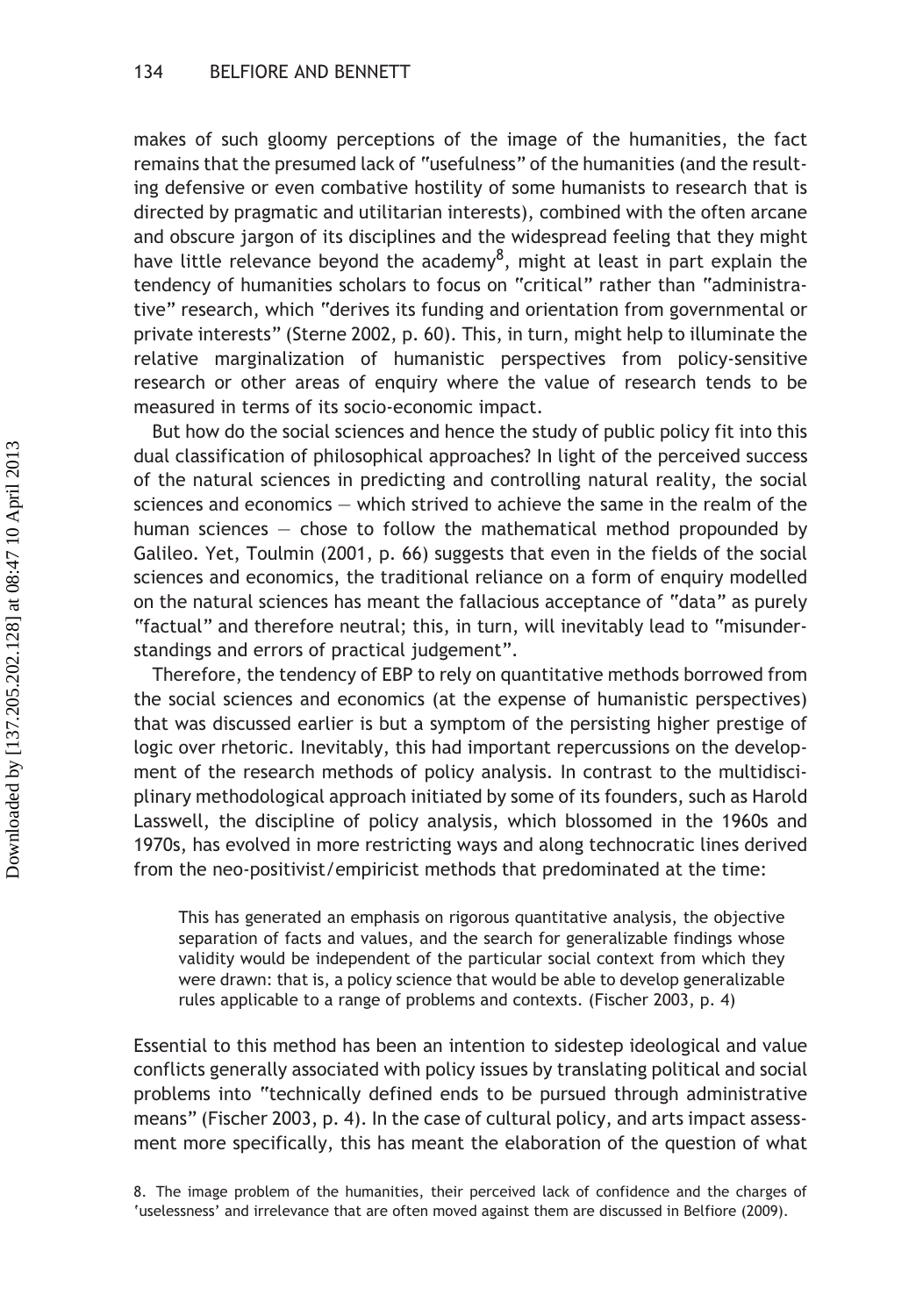role and functions the arts may have in contemporary society in an explicitly technical fashion rather than as a question of cultural values. The difficulties of impact assessment have therefore been translated into a purely methodological problem that can be solved through the search for a suitable and workable "impact evaluation toolkit", and the development of improved and more effective performance indicators for the cultural sector (Madden 2005). However, if we accept that policy-making is an inherently political exercise which can never aspire to be value-free, and that the reliance on "evidence" acquired through positivistic methods cannot circumvent the importance of variables such as ideas and values in the policy process, we need to assess the extent to which advocacy might be an inevitable aspect of research utilization in the policy sphere. The following section looks at this problem in more detail.

#### Research, Evidence and Advocacy in the Policy Process

Policy theorists agree that a consequence of the long dominance of the "rational" model of policy-making has been the creation of the *expectation* that the policy process is going to be organized, systematic and easily directed towards its designed goals (Hill 1997, p. 9). However, as we have seen, the policy-making process *in reality* is more complicated than the model presumes, and growing awareness of this has resulted in a strand of research inspired by the recognition that "policy processes are complex, influenced by a variety of external factors which are hard to control and in some respects haphazard" (Hill 1997, p. 2). Recent alternative policy models have thus emphasized the *irrational* aspects of the policy process. Policy scholars have developed metaphors such as "the black box of decision-making", where different inputs such as "demands" and "supports"<sup>9</sup> are fed in and undergo a "conversion process" that produces "outputs", namely decisions and policies (Hill 1997, p. 20), and the "policy primeval soup", where all sorts of different policy solutions float together waiting to be fished back up by "policy entrepreneurs" when the right problems come along and require fixing (Ahearne 2006, p. 3). Other policy scholars have brought to light the discursive practices that are at the root of the policy process, and have focused their enquiry on the place of ideas, values and power relations in policy-making (Fischer 2003).

What all these different scholarly developments have in common is that they seem to confirm the contention that "[i]deology, expediency and public preferences compete with scientific evidence for the ears of the Ministers" (Davies *et al.* 1999, p. 4). In this scenario, to suggest that the production of evidence and the selection of what evidence to refer to in the process of policy design could ever be a politically neutral exercise is at best naive, and at worst

<sup>9.</sup> Hill (1997, p. 20) defines 'demands' as involving 'actions by individuals and groups seeking authoritative allocations from the authorities' and 'supports' as 'actions such as voting, obedience to the law, and the payment of taxes'.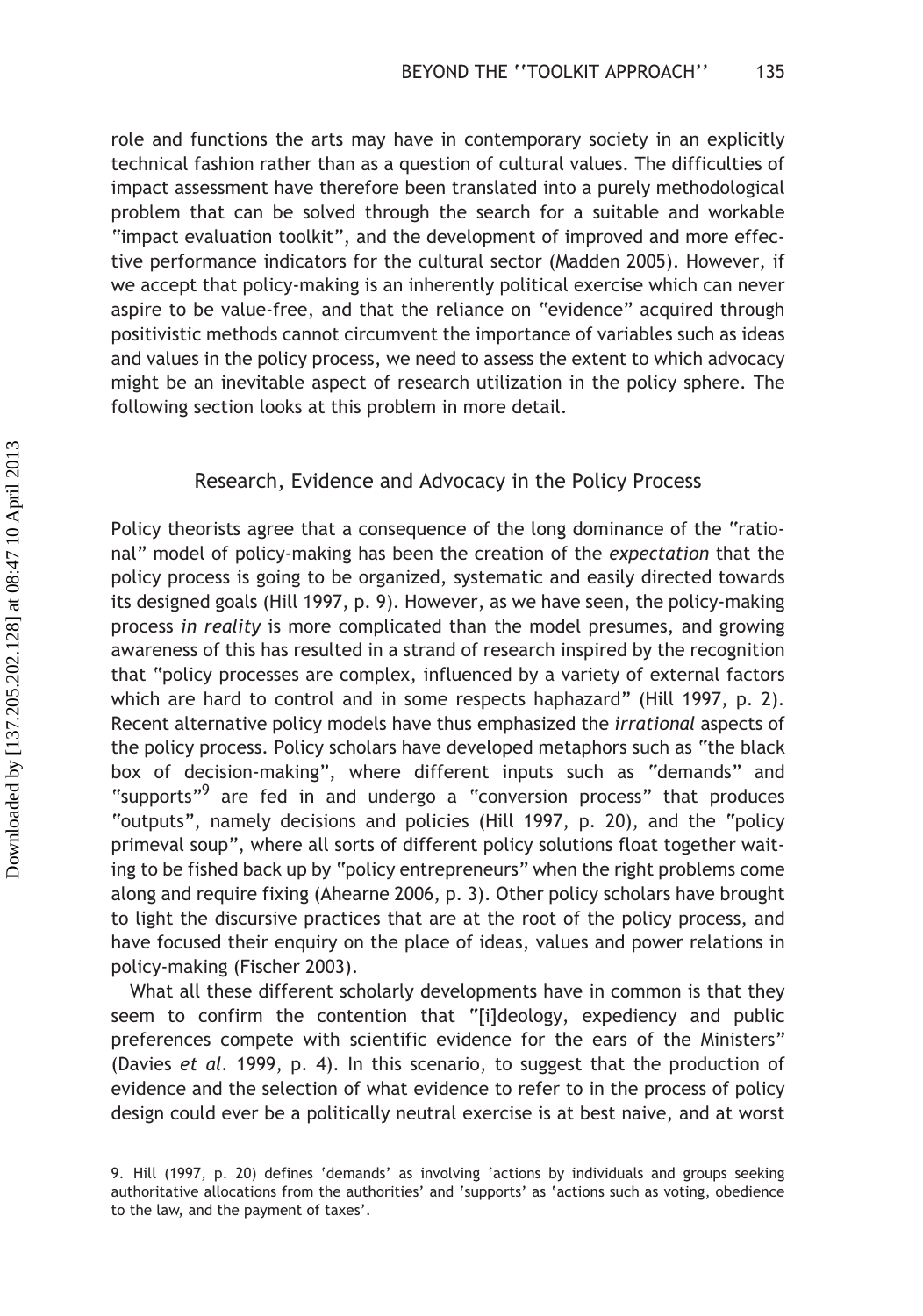misleading. Interestingly, in his aforementioned speech, David Blunkett (2000, p. 13) did quite candidly acknowledge that "politicians have a tendency to believe research when it reinforces their own view"; he also admitted that, in his own experience as a minister, he might himself have let his "prejudices override the legitimate empirically-based evidence".

If instrumental considerations and political expediency cannot be ignored in the attempt to understand the policy process, it becomes understandable how the suggestion could be made that what has really taken place is not, in fact, a shift towards "evidence-based policy-making", but rather a phenomenon of "policy-based evidence-making" (Belfiore & Bennett 2007a). In the latter case, evidence is produced to support and legitimize policies that would have been implemented anyway because of political will, irrespective of evidence (the PAT 10 reports and the notion of the arts as a means to promote social inclusion and cohesion being a case in point), or to support advocacy and lobbying activities by organizations with a specific agenda to push forward. The growth of research commissioned by governments, foundations, lobby groups and, more importantly, think-tanks has also had an important role in the trend towards "policy-based evidence-making". Research in this case is created by institutions that have clear research as well as policy agendas: they operate very differently from other research environments, such as, for instance, universities, which work according to well-established academic norms and where usually the research that is carried out tends to be dictated mostly by the researcher's own intellectual interests (Radin 1995, p. 40). As Weiss (1995, p. 149) puts it: "The rise of advocacy groups and think-tanks on the right and on the left that use research simply as argumentation in support of their positions opens the whole endeavour [of policy-oriented research] to question".

It is, indeed, challenging (though not necessarily impossible) to guarantee the freedom required to ask the types of complex, exploratory and genuinely openended questions required for knowledge production in the context of policyoriented commissioned research. As Sanderson (2003, p. 342) points out: "the policy client normally has a strong interest in seeing findings that can be used to improve policy design or implementation within timescales dictated by the political process". However, it would be naive to suggest that universities are the natural environment for disinterested and rigorous policy-sensitive research to flourish unhindered. Universities do not operate in splendid isolation from the forces and influences of politics and the market.

In his aforementioned speech, ex-minister Blunkett expressed his commitment to ensure that policy influence should have a prominent place in the "Research Assessment Exercise" (RAE), a procedure the government adopts to assess the quality of the research carried out in British universities; importantly, universities' results in this exercise affect the levels of public funding they will receive. Recent documents by Research Councils UK (2006, 2007) echo Blunkett's sentiment and clearly announce the intention of including impact on policy and the projected socio-economic impact of the planned research activities as one of the criteria used to decide on the allocation of research funding to universities.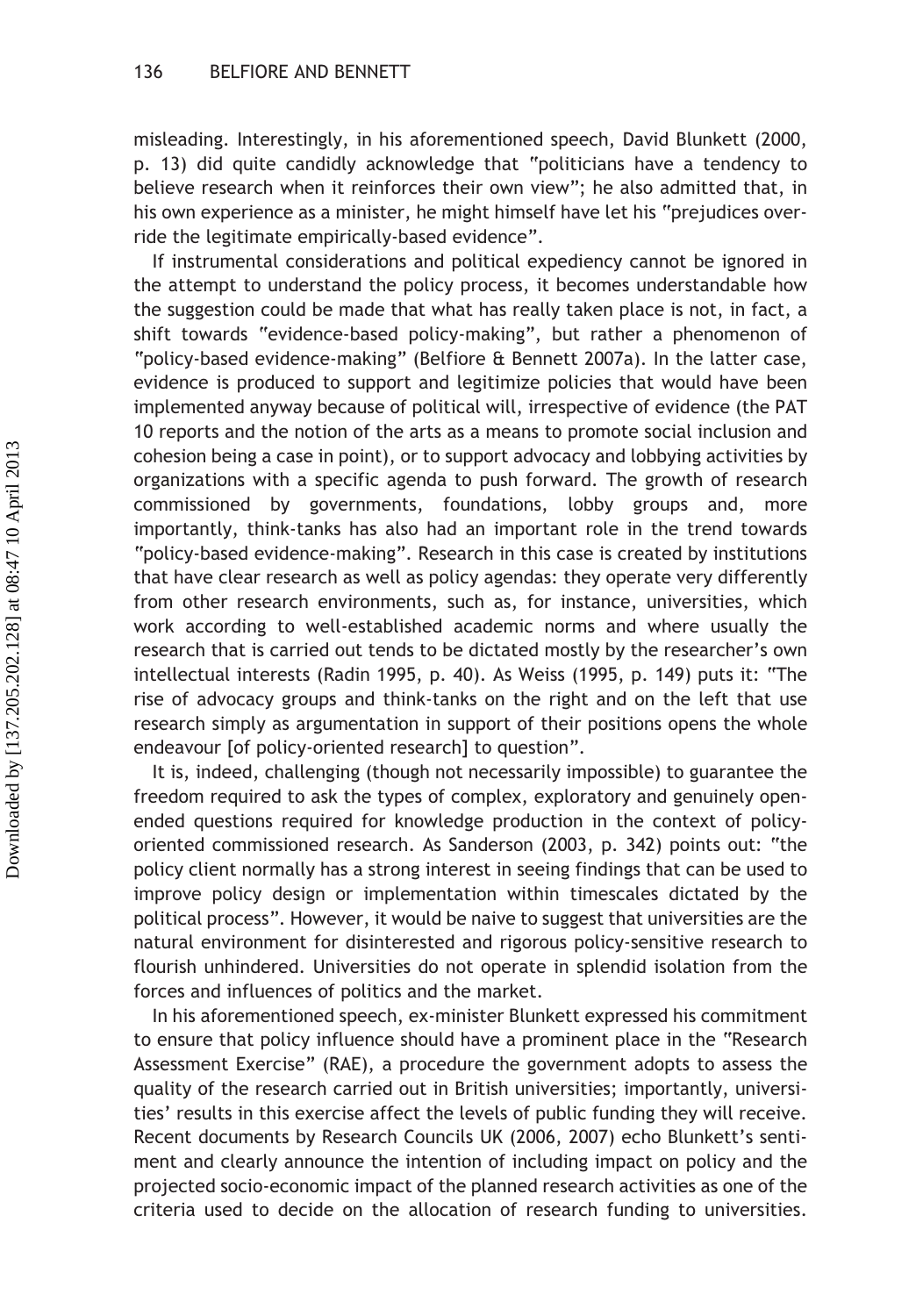Leviton and Hughes (1981) have demonstrated that advocacy considerations also have an important bearing on whether research findings are utilized in the policy sphere or not. This means that, in a climate where policy influence is considered a relevant criterion for the allocation of research funds, the type of research that is more likely to provide the "evidence" that politicians and decision-makers with vested interests need might be supported over more controversial or politically undesirable research agendas, regardless of matters of intellectual merit and methodological rigour.<sup>10</sup>

The temptation to articulate research questions in advocacy-friendly terms can be witnessed in the arts impact debate, where research has often focused on asking *how* the (presumed) positive social impacts of the arts might be measured, rather than asking *whether* the arts have social impacts, *if* these impacts can be expected to be positive and, more generally, *whether* people's responses to the arts are amenable to measurement and generalization. However, does the research agenda in policy-sensitive areas *have* to be enslaved to the requirements of advocacy? Or is it possible to come up with a disinterested research agenda in arts impact assessment than can aspire to "influence" the policy sphere without compromising the integrity and rigour of the enquiry? The concluding section of this article argues that this is, indeed, possible to envisage. Carol Weiss's (1977) notion of the "enlightenment" function of policy-oriented research can provide us with a model of the relationship between research and policy that represents a middle ground between the perceived dichotomy of either the "influence" or "irrelevance" (Blunkett 2000) of research in policy design.

## Conclusion: The "Enlightenment" Function of Research and a Way Forward for Arts Impact Assessment

The argument put forward by Weiss is that the way in which research evidence comes to shape policy might be subtler and more complex than allowed by a causal model of utilization which sees policy design as a direct result of certain relevant pieces of research:

Evidence suggests that government officials use research less to arrive at solutions than to orient themselves to problems. They use research to help them think about issues and define the problematics of a situation, to gain new ideas and new perspectives. They use research to help *formulate* problems and to set the agenda for future policy actions. And much of this use is not deliberate, direct, and targeted, but a result of long-term percolation of social science

<sup>10.</sup> The humanities have not been unaffected by such trends, as attested to by the recent adoption of an 'impact strategy' on the part of the Arts and Humanities Research Council — the main public funder of arts and humanities academic research in Britain — aimed at maximizing the socioeconomic impact of funded research (see http://www.ahrc.ac.uk/About/Policy/Documents/ impact%20strategy.pdf).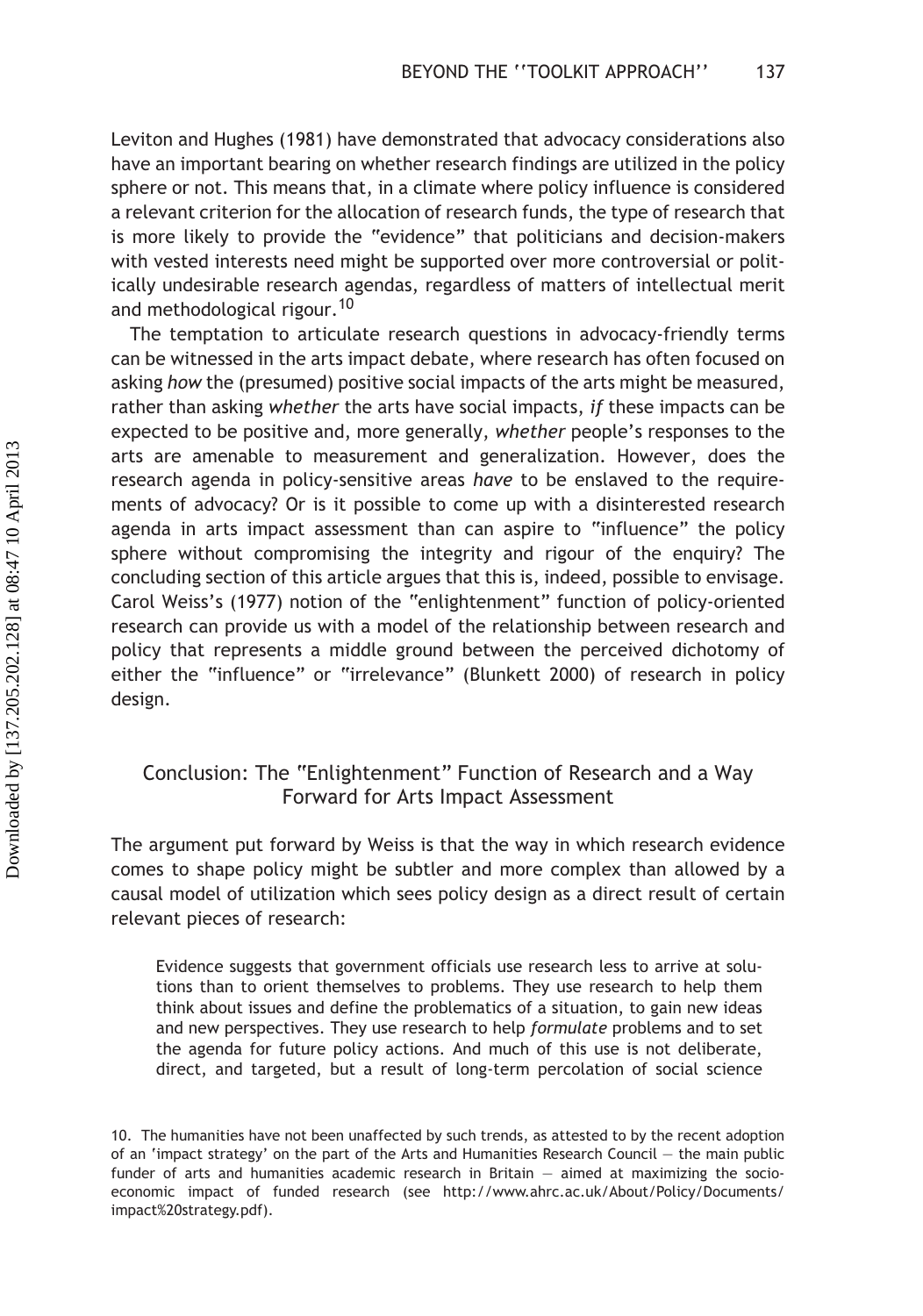concepts, theories, and findings into the climate of informed opinion. (Weiss 1977, p. 534; emphasis in original)

This understanding of the relationship between research and policy goes some way towards making sense of the fact that policy-makers are often incapable of making connections between their own decisions and research, yet remain convinced that research was an important source of ideas and knowledge for them. This is because, through contact with research, "[b]its of information seep into [the policy-maker's] mind, uncatalogued, without citation" (Weiss 1977, p. 534), but even when it cannot be retrieved or consciously referred to, research gives decision-makers "a background of ideas, concepts and information that increases their understanding of the policy terrain" (Weiss 1995, p. 146).

Research, therefore, affects policy not so much through immediate and direct impact on the design of public policies, but rather mainly through what Weiss (1977, p. 535) calls its "enlightenment" function: "the major effect of research on policy may be the gradual sedimentation of insights, theories, concepts, and ways of looking at the world". This kind of diffuse and undirected input of insight from research into the policy sphere can gradually result in profound shifts in thinking and perceptions around social problems and their solutions, ultimately determining new and significant policy developments. Importantly, Weiss's (1995, p. 143) research on research utilization shows that policy-makers are well disposed to this "enlightenment" view of research: "usefulness" for them does not necessarily mean that the findings are going to be immediately implemented, and "studies that [help] people think in different and innovative ways" hold a significant appeal for them. Interestingly, confirmation of this comes from none other than ex-minister David Blunkett (2000, p. 21), whose speech declares that: "We need researchers who can challenge fundamental assumptions and orthodoxies and this may well have big policy effects much further down the road".

We would, indeed, argue that our aforementioned historical study of the powerful and long-standing beliefs in the "transformative powers of the arts" (Belfiore & Bennett 2008) might have a similar "enlightenment" function for the cultural policy-maker. Whilst it was not designed to fit snugly around current policy debates and advocacy-led research priorities, it might provide the kind of background ideas, concepts and analysis that could move arts impact research forward in interesting directions, and might ultimately feed back into policy debates. If we take up Weiss's (1995, p. 141) invitation to broaden our understanding of research utilization so as to accommodate the more general notion of "conceptual use", we can begin to conceive of a relationship between the spheres of academic research and public policy that does not necessarily have to be mediated or shaped by an advocacy agenda.

In clarifying the nature of the arts impact research agenda we are proposing, it is useful to refer to the distinction put forward by public policy theorist Giandomenico Majone (1988, p. 157) between two possible types of policy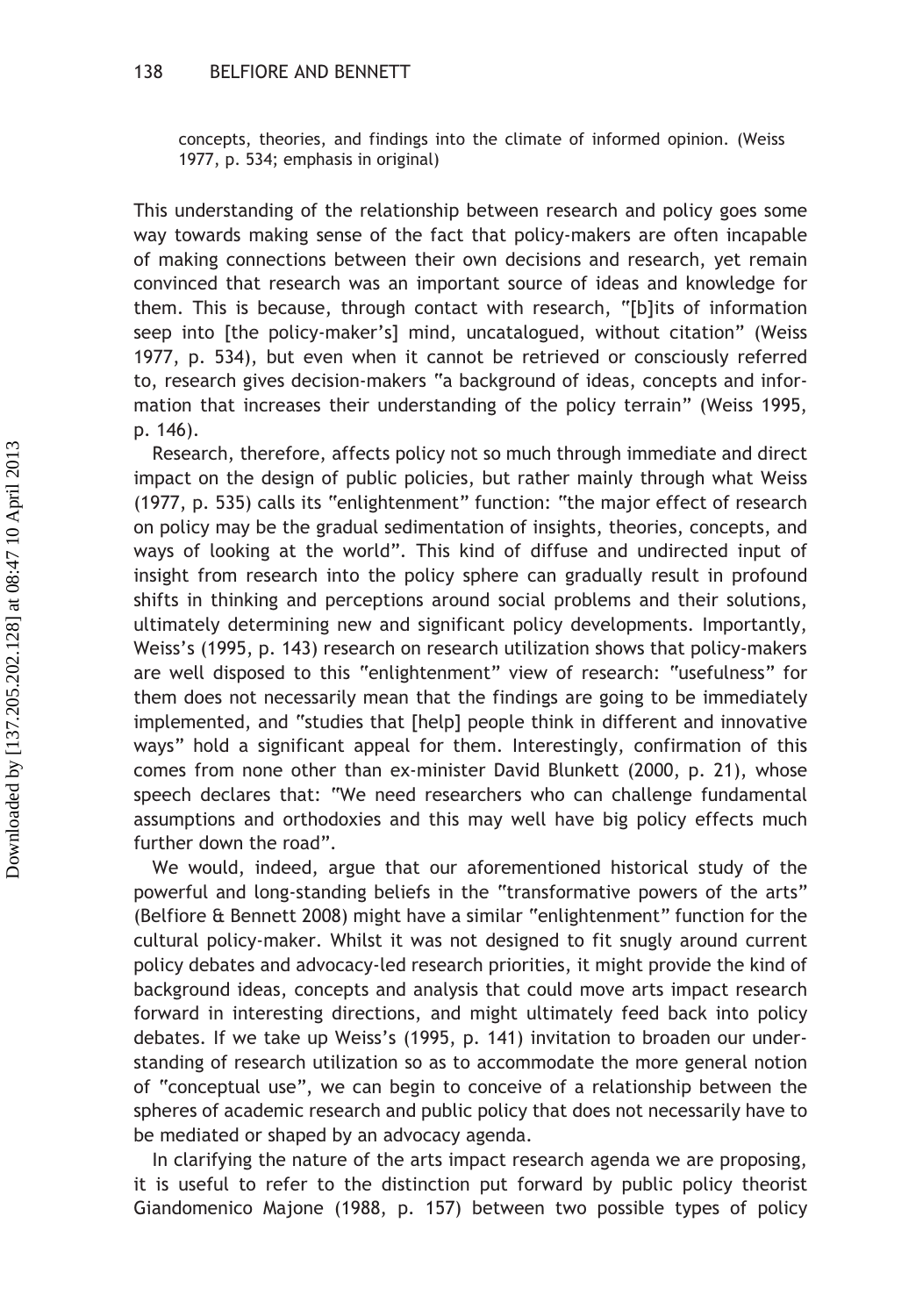analysis. The first one is concerned mainly with the problem of allocating limited financial resources among competing ends; cost—benefit analysis and evaluations are central to this type of research, which is underscored by an instrumental notion of rationality. The second type of policy enquiry, on the other hand, attempts to embrace the complexity of the policy process, the essence of which is identified in processes of argumentation. This second type of analysis is rooted in an older (Toulmin would say pre-Enlightenment) notion of rationality conceived as "a process of finding acceptable reasons, discovering warrants for one's beliefs or actions" (Majone 1988, p. 157). Majone (1988, p. 158) further suggests that the main task for this form of policy analysis "is not to determine theoretically correct solutions, but to raise issues, probe assumptions, stimulate debate, and especially to educate citizens to distinguish good and bad reasons".

We would suggest that Majone is offering us a useful pointer for a fruitful arts impact research agenda which is not confined to the demands of an instrumental rationality: a critical approach that aims at an open enquiry of the problems, both theoretical and methodological, which are inherent in the project of understanding the response of individuals to the arts and trying to investigate empirically the extent and nature of the effects of the aesthetic experience. In this kind of scenario, the humanities would certainly have a role to play in the production of knowledge and insights that may, eventually, feed into the public sphere, and "enlighten" both public opinion and decision-making around the role of the arts in contemporary society and their place in government policy. This would go some way, we think, towards the reinstatement of that complementariness of logic and rhetoric, of the exact sciences and the humanities, which characterized the human pursuit of knowledge before the intellectual and scientific revolution of the 1600s, thus restoring that "Balance of Reason" which Toulmin (2001, p. 29) calls for.

#### Acknowledgements

*The authors would like to acknowledge the financial support of the Arts and Humanities Research Council, UK, and of Arts Council England through their Fellowship in Arts Impact Assessment scheme.*

#### References

Ahearne, J. (2006) 'Public Intellectuals within a "Multiple Streams" Model of the Cultural Policy Process: Notes from a French Perspective', *International Journal of Cultural Policy,* vol. 12, no. 1, pp. 1–15.

Behn, R. D. (2001) *Rethinking Democratic Accountability,* Brookings Institution Press, Washington, DC.

Belfiore, E. (2002) 'Art as a Means towards Alleviating Social Exclusion: Does It Really Work? A Critique of Instrumental Cultural Policies and Social Impact Studies in the UK', *International Journal of Cultural Policy,* vol. 8, no. 1, pp. 91–106.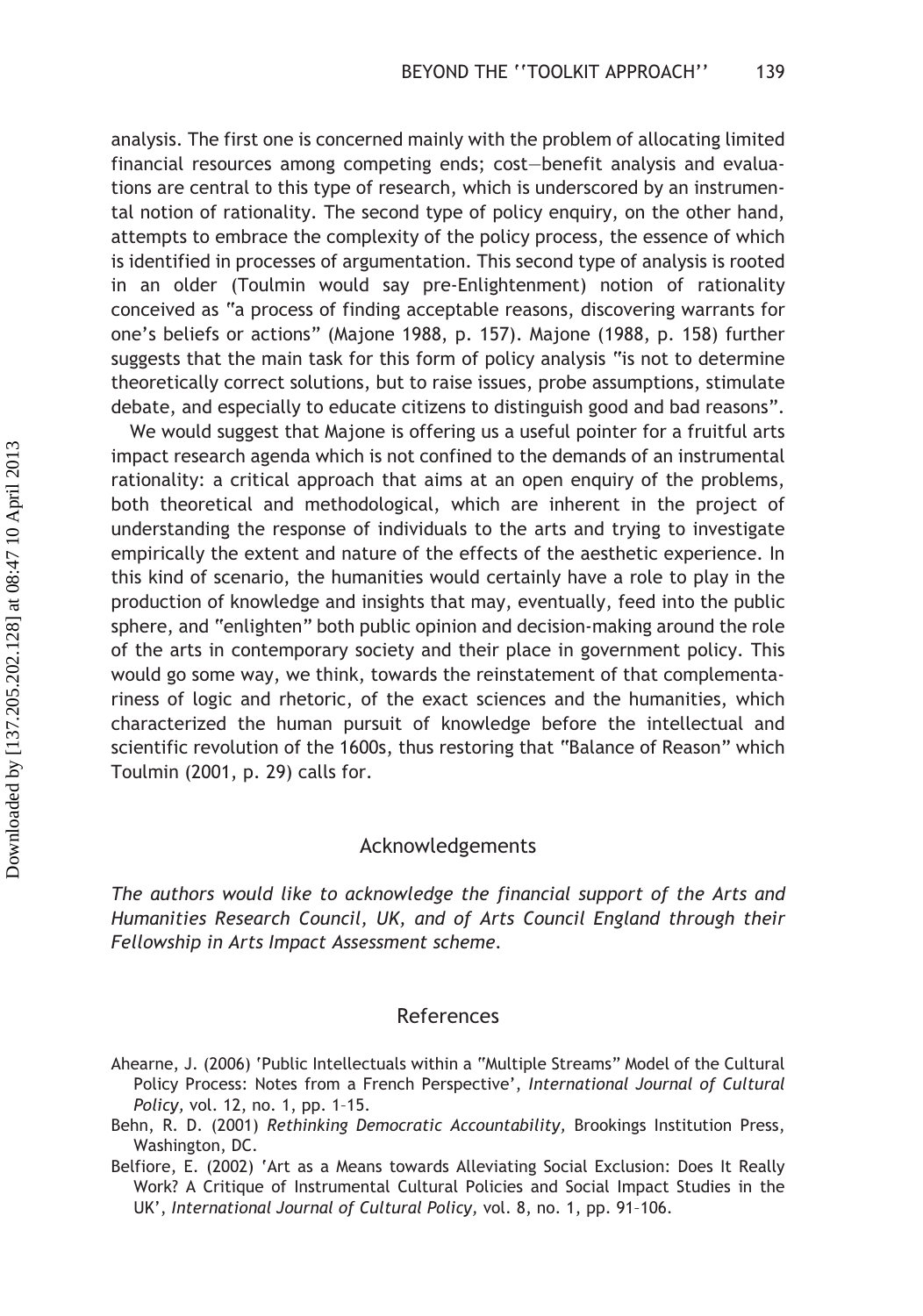- Belfiore, E. (2006) 'The Social Impact of the Arts: Myth or Reality?', in Mirza, M. (ed.) *Culture Vultures: Is UK Arts Policy Damaging the Arts?,* Policy Exchange, London.
- Belfiore, E. (2009) 'Beyond Utility and Markets: Articulating the Role of the Humanities in the Twenty-First Century', *International Workshop on the Impacts of Humanities Research,* Duke University, Durham, NC, 25–26 June, http://www2.warwick.ac.uk/ fac/arts/theatre\_s/cp/research/duke/.
- Belfiore, E. & Bennett, O. (2007a) 'Rethinking the Social Impacts of the Arts', *International Journal of Cultural Policy,* vol. 13, no. 2, pp. 135–151.
- Belfiore, E. & Bennett, O. (2007b) 'Determinants of Impact: Towards a Better Understanding of Encounters with the Arts', *Cultural Trends,* vol. 16, no. 3, pp. 225–275.
- Belfiore, E. & Bennett, O. (2008) *The Social Impact of the Arts: An Intellectual History,* Palgrave Macmillan, Basingstoke.
- Belfiore, E. & Bennett, O. (2009) 'Researching the Social Impacts of the Arts: Literature, Fiction and the Novel', *International Journal of Cultural Policy,* vol. 15, no. 1, pp. 17–33.
- Bennett, O. (2007) 'Arts and Culture: Another Case of Policy-Based Evidence Making? Understanding the Relationships between "Research", "Effective Evaluation" and "Responsible Advocacy"', *Arts and Humanities Research Council Impact Seminar,* London, 15 January.
- Bérubé, M. (2003) 'The Utility of the Arts and Humanities', *Arts and Humanities in Higher Education,* vol. 2, no. 1, pp. 23–40.
- Blunkett, D. (2000) 'Influence or Irrelevance: Can Social Science Improve Government?', *Research Intelligence,* no. 71, pp. 12–21.
- Brighton, A. (1999) 'Towards a Command Culture: New Labour's Cultural Policy and Soviet Socialist Realism', *Critical Quarterly,* vol. 41, no. 3, pp. 24–34.
- Brighton, A. (2006) 'Consumed by the Political: The Ruination of the Arts Council', in Mirza, M. (ed.) *Culture Vultures: Is UK Arts Policy Damaging the Arts?,* Policy Exchange, London.
- Bulmer, M. (1987) 'The Governmental Context: Interaction between Structure and Influence', in Bulmer, M. (ed.) *Social Science Research and Government: Comparative Essays on Britain and the United States,* Cambridge University Press, Cambridge.
- Carey, J. (2005) *What Good Are the Arts?,* Faber & Faber, London.
- Caust, J. (2003) 'Putting the "Art" Back into Arts Policy Making: How Arts Policy Has Been "Captured" by the Economists and the Marketers', *International Journal of Cultural Policy,* vol. 9, no. 1, pp. 51–63.
- Chelimsky, E. (2006) 'The Purposes of Evaluation in a Democratic Society', in Shaw, I. F., Greene, J. C. & Mark, M. M. (eds) *Handbook of Evaluation: Policies, Programs and Practices,* Sage, London.
- Cowling, J. (ed.) (2004) *For Art's Sake? Society and the Arts in the 21st Century,* Institute for Public Policy Research, London.
- Datta, L. (2006) 'The Practice of Evaluation: Challenges and New Directions', in Shaw, I. F., Greene, J. C. & Mark, M. M. (eds) *Handbook of Evaluation: Policies, Programs and Practices,* Sage, London.
- Davies, H. T. O., Nutley, S. M. & Smith, P. C. (1999) 'Editorial: What Works? The Role of Evidence in Public Sector Policy and Practice', *Public Money and Management,* vol. 19, no. 1, pp. 3–5.
- Davies, P., Newcomer, K. & Soydan, H. (2006) 'Government as Structural Context for Evaluation', in Shaw, I. F., Greene, J. C. & Mark, M. M. (eds) *Handbook of Evaluation: Policies, Programs and Practices,* Sage, London.
- Department for Culture, Media and Sport (DCMS) (1999a) *Policy Action Team 10. A Report to the Social Exclusion Unit: Arts and Sport,* DCMS, London.
- Department for Culture, Media and Sport (DCMS) (1999b) *Policy Action Team 10. Research Report: Arts and Neighbourhood Renewal,* DCMS, London.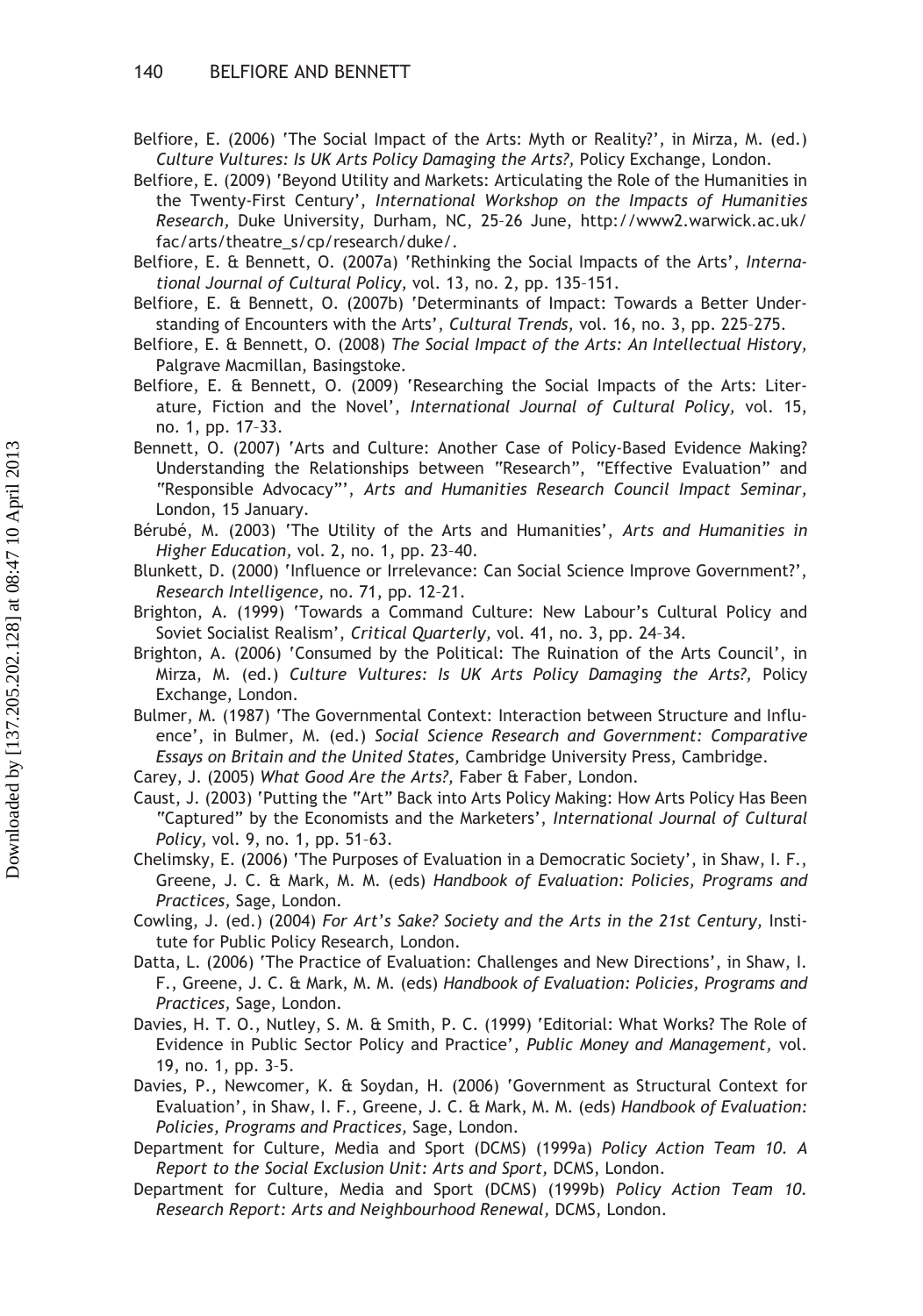Di Maggio, P. (2001) 'Measuring the Impact of the Nonprofit Sector on Society Is Probably Impossible but Possibly Useful', in Flynn, P. & Hodgkinson, V. A. (eds) *Measuring the Impact of the Nonprofit Sector,* Kluwer Academic/Plenum, New York.

Edgar, A. & Pattison, S. (2006) 'Need Humanities Be So Useless? Justifying the Place and Role of Humanities as a Critical Resource for Performance and Practice', *Medical Humanities,* vol. 32, pp. 92–98.

Finlayson, A. (2003) *Making Sense of New Labour,* Lawrence & Wishart, London.

- Fischer, F. (2003) *Reframing Public Policy: Discursive Politics and Deliberative Practices,* Oxford University Press, Oxford.
- Flynn, P. & Hodkinson, V. A. (eds) (2001) *Measuring the Impact of the Nonprofit Sector,* Kluwer Academic/Plenum, New York.
- Galloway, S. (2009) 'Theory-Based Evaluation and the Social Impact of the Arts', *Cultural Trends,* vol. 18, no. 2, pp. 125–148.
- Gray, C. (2002) 'Local Government and the Arts', *Local Government Studies,* vol. 28, no. 1, pp. 77–90.
- Hansen, T. B. (1995) 'Measuring the Value of Culture', *European Journal of Cultural Policy,* vol. 2, no. 1, pp. 87–103.
- Hill, M. (1997) *The Policy Process in the Modern State,* Prentice Hall, New York.
- Hohendahl, P. U. (2005) 'The Future of the Research University and the Fate of the Humanities', *Cultural Critique,* vol. 61, pp. 1–21.
- Hytner, N. (2003) 'To Hell with Targets', *Guardian,* 12 January.
- Jowell, T. (2004) *Government and the Value of Culture,* Department for Culture, Media and Sport, London.
- Kogan, M. (1999) 'The Impact of Research on Policy', in Coffield, F. (ed.) *Speaking Truth to Power: Research and Policy on Lifelong Learning,* Policy Press, Bristol.
- Leviton, L. C. & Hughes, E. F. X. (1981) 'Research on the Utilization of Evaluations: A Review and Synthesis', *Evaluation Review,* vol. 5, no. 4, pp. 525–548.
- Madden, C. (2005) 'Indicators for Arts and Cultural Policy: A Global Perspective', *Cultural Trends,* vol. 14, no. 3, pp. 217–247.
- Majone, G. (1988) 'Policy Analysis and Public Deliberation', in Reich, R. B. (ed.) *The Power of Public Ideas,* Harvard University Press, Cambridge, MA.
- Menand, L. (2005) 'Dangers Within and Without', *Profession,* 2005, pp. 10–17.
- Merli, P. (2002) 'Evaluating the Social Impact of Participation in Arts Activities', *International Journal of Cultural Policy,* vol. 8, no. 1, pp. 107–118.
- Morris, E. (2003) 'Estelle Morris Speech to Cheltenham Festival of Literature', http:// www.culture.gov.uk/reference\_library/media\_releases/2659.aspx.
- Nutley, S. M. & Webb, J. (2000) 'Evidence in the Policy Process', in Davies, H. T. O., Nutley, S. M. & Smith, P. C. (eds) *What Works? Evidence-Based Policy and Practice in Public Services,* Policy Press, Bristol.
- Page, E. C. (2006) *How Policy Is Really Made,* Public Management and Policy Association, London.
- Page, E. C. & Jenkins, B. (2005) *Policy Bureaucracy: Government with a Cast of Thousands,* Oxford University Press, Oxford.
- Parsons, W. (2002) 'From Muddling Through to Muddling Up: Evidence-Based Policy Making and the Modernisation of British Government', *Public Policy and Administration,* vol. 13, no. 3, pp. 43–60.
- Plumb, J. H. (ed.) (1964) *Crisis in the Humanities,* Penguin, London.
- Puffelen, F. van (1996) 'Abuses of Conventional Impact Studies in the Arts', *European Journal of Cultural Policy,* vol. 2, no. 2, pp. 241–254.
- Radin, B. A. (1995) *Beyond Machiavelli: Policy Analysis Comes of Age,* Georgetown University Press, Washington, DC.
- Radin, B. A. (2006) *Challenging the Performance Movement: Accountability, Complexity and Democratic Values,* Georgetown University Press, Washington, DC.